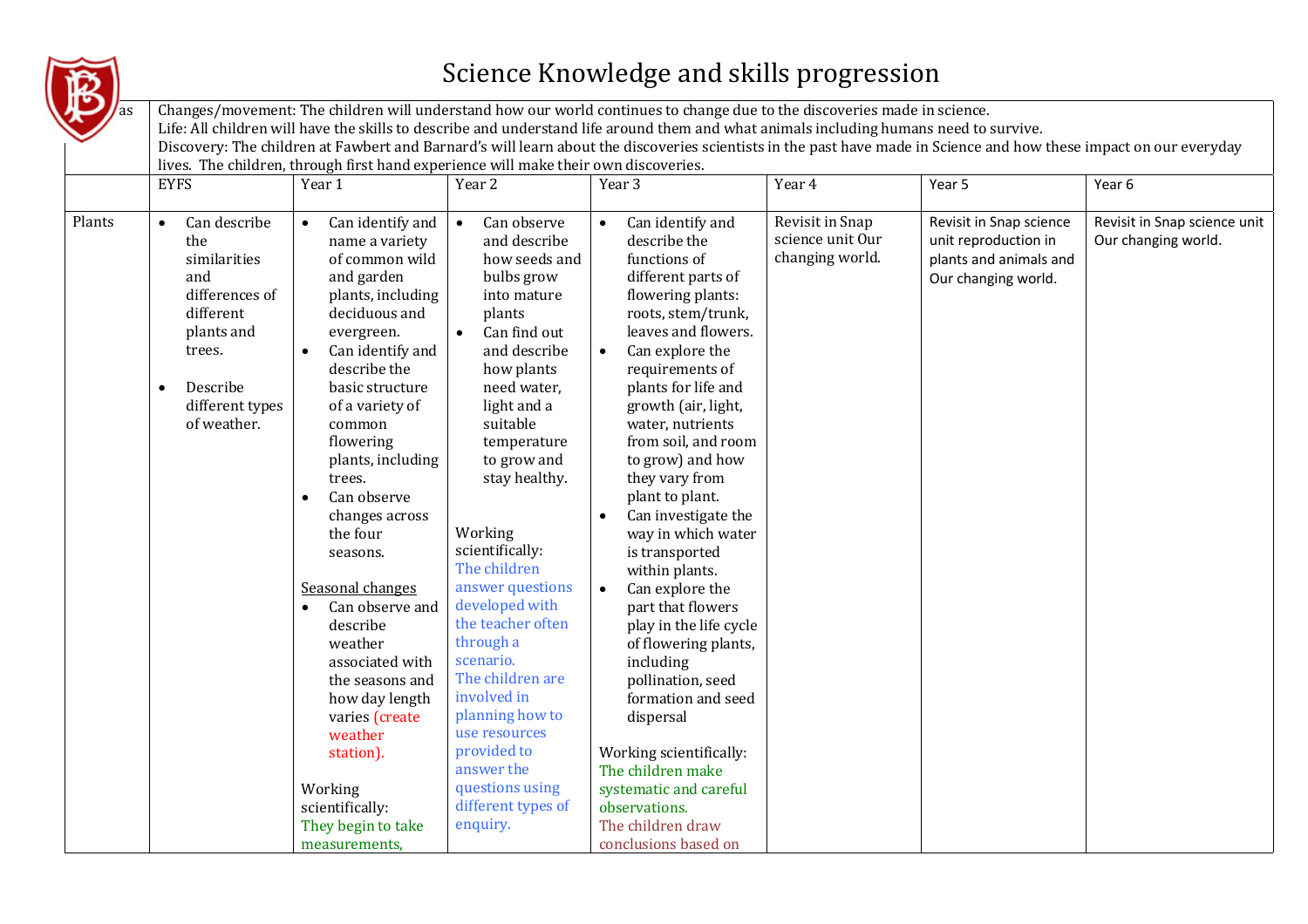|          |                    | initially by         | <b>Take</b>         | their evidence and |  |  |
|----------|--------------------|----------------------|---------------------|--------------------|--|--|
|          |                    | comparisons.         | measurements        | current subject    |  |  |
|          |                    | Explore the world    | using non-          | knowledge.         |  |  |
|          |                    | around them and      | standard            |                    |  |  |
|          |                    | use their senses to  | measures.           |                    |  |  |
|          |                    | describe what they   | They carry out:     |                    |  |  |
|          |                    | notice.              | tests to classify;  |                    |  |  |
|          |                    | The children record  | comparative tests;  |                    |  |  |
|          |                    | their observations   | pattern seeking     |                    |  |  |
|          |                    | e.g. using           | enquiries; and      |                    |  |  |
|          |                    | photographs, videos, | make observations   |                    |  |  |
|          |                    | drawings, labeled    | over time.          |                    |  |  |
|          |                    | diagrams or in       | The children        |                    |  |  |
|          |                    | writing.             | record their        |                    |  |  |
|          |                    | The children         | measurements e.g.   |                    |  |  |
|          |                    | recognise 'biggest   | using prepared      |                    |  |  |
|          |                    | and smallest', 'best | tables, pictograms, |                    |  |  |
|          |                    | and worst' etc. from | tally charts and    |                    |  |  |
|          |                    | their data.          | bar charts.         |                    |  |  |
|          |                    |                      | Children use their  |                    |  |  |
|          |                    |                      | experiences of the  |                    |  |  |
|          |                    |                      | world around        |                    |  |  |
|          |                    |                      | them to suggest     |                    |  |  |
|          |                    |                      | appropriate         |                    |  |  |
|          |                    |                      | answers to          |                    |  |  |
|          |                    |                      | questions. They     |                    |  |  |
|          |                    |                      | are supported to    |                    |  |  |
|          |                    |                      | relate these to     |                    |  |  |
|          |                    |                      | their evidence.     |                    |  |  |
| Key      | Name parts of a    |                      | How plants grow     |                    |  |  |
| concepts | plant and describe |                      | and develop.        |                    |  |  |
|          | types of weather.  |                      | Where seeds and     |                    |  |  |
|          |                    |                      | bulbs need to be    |                    |  |  |
|          |                    |                      | planted differ.     |                    |  |  |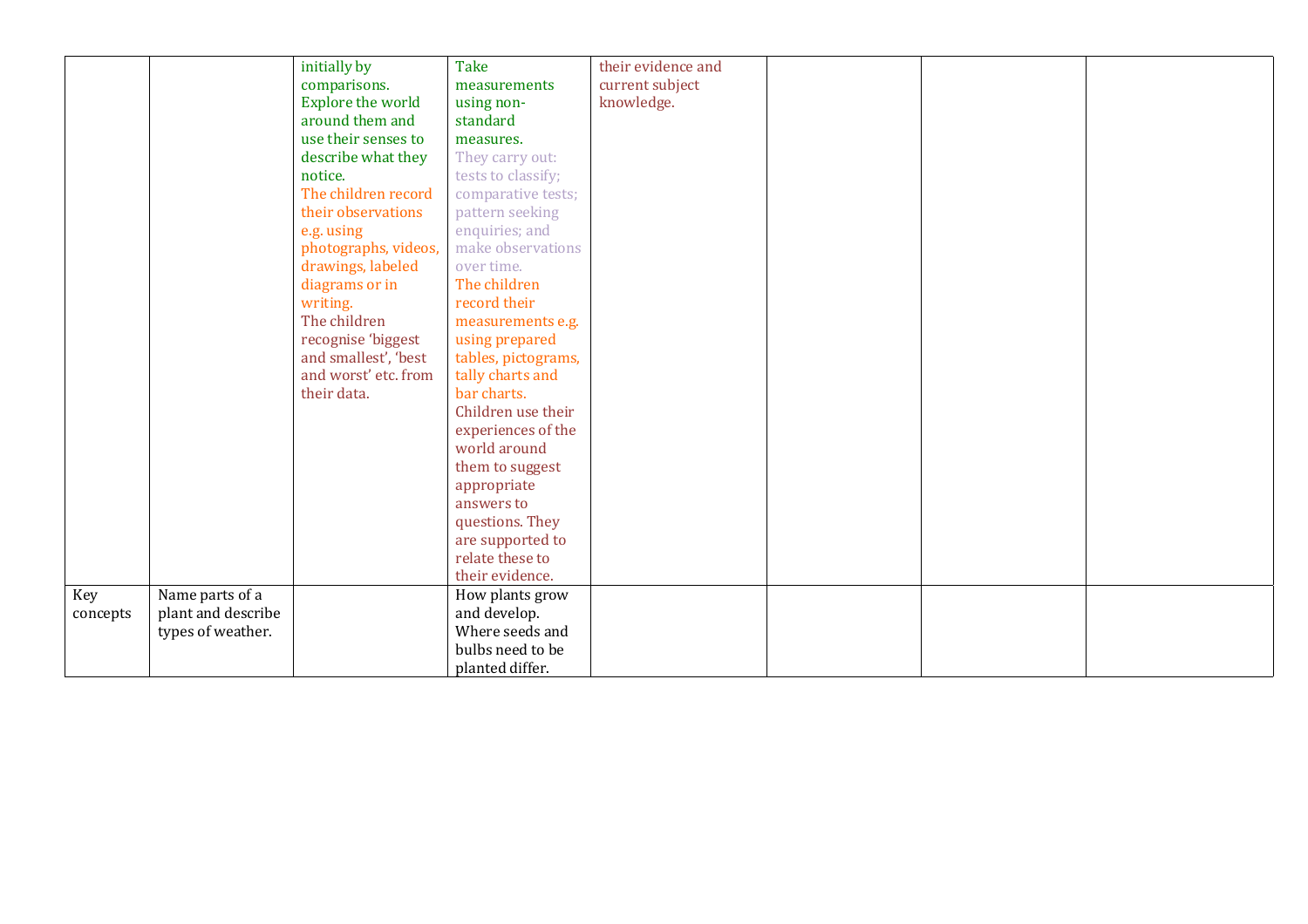| Key vocab<br>for plants                | Root, stem, leaf,<br>flower                                                                                                                                 | Leaf, flower,<br>blossom, petal, fruit,<br>berry, root, seed,<br>trunk, branch, stem,<br>bark, stalk, bud<br>Names of trees in<br>the local<br>area. Names of<br>garden and wild<br>flowering plants in<br>the local area<br>Weather (sunny,<br>rainy, windy, snowy<br>etc.) Seasons,<br>Sun, sunrise, sunset,<br>day length                                                                    | As for year 1 plus -<br>light, shade, sun,<br>warm, cool, water,<br>grow, healthy                                                                                                                                                                                                                                                  | Photosynthesis, pollen,<br>insect/wind<br>pollination, seed<br>formation, seed<br>dispersal - wind<br>dispersal, animal<br>dispersal, water<br>dispersal                                                                                                                                                                                                              |                                                                                                                                                                                                                                                                                                                                                   |                                                                                                                                                                                                             |                                                                                                                                                                                                                                                                                                                                                                                                                                                                                                                     |
|----------------------------------------|-------------------------------------------------------------------------------------------------------------------------------------------------------------|-------------------------------------------------------------------------------------------------------------------------------------------------------------------------------------------------------------------------------------------------------------------------------------------------------------------------------------------------------------------------------------------------|------------------------------------------------------------------------------------------------------------------------------------------------------------------------------------------------------------------------------------------------------------------------------------------------------------------------------------|-----------------------------------------------------------------------------------------------------------------------------------------------------------------------------------------------------------------------------------------------------------------------------------------------------------------------------------------------------------------------|---------------------------------------------------------------------------------------------------------------------------------------------------------------------------------------------------------------------------------------------------------------------------------------------------------------------------------------------------|-------------------------------------------------------------------------------------------------------------------------------------------------------------------------------------------------------------|---------------------------------------------------------------------------------------------------------------------------------------------------------------------------------------------------------------------------------------------------------------------------------------------------------------------------------------------------------------------------------------------------------------------------------------------------------------------------------------------------------------------|
| Links<br>with Snap<br>Science<br>units |                                                                                                                                                             | Plant detectives<br>Our changing world:<br>plants<br>Sensing seasons                                                                                                                                                                                                                                                                                                                            | The apprentice<br>gardener                                                                                                                                                                                                                                                                                                         | Our changing world<br>How does your garden<br>grow?                                                                                                                                                                                                                                                                                                                   |                                                                                                                                                                                                                                                                                                                                                   |                                                                                                                                                                                                             |                                                                                                                                                                                                                                                                                                                                                                                                                                                                                                                     |
| Animals<br>inc<br>humans               | Can make<br>$\bullet$<br>observations<br>of animals.<br>Explain how<br>$\bullet$<br>animals have<br>changed and<br>why changes<br>occur e.g. life<br>cycle. | Can identify and<br>$\bullet$<br>name a variety of<br>common animals<br>including fish,<br>amphibians,<br>reptiles, birds<br>and mammals.<br>Can identify and<br>name a variety<br>of common<br>animals that are<br>carnivores,<br>herbivores and<br>omnivores<br>Can describe<br>and compare<br>the structure of<br>a variety of<br>common<br>animals (fish,<br>amphibians,<br>reptiles, birds | Notice that<br>$\bullet$<br>animals,<br>including<br>humans,<br>have<br>offspring<br>which grow<br>into adults<br>Find out<br>$\bullet$<br>about and<br>describe the<br>basic needs<br>of animals,<br>including<br>humans, for<br>survival<br>(water, food<br>and air)<br>Describe the<br>importance<br>for humans<br>of exercise, | Can identify that<br>animals,<br>including<br>humans, need<br>the right types<br>and amount of<br>nutrition, and<br>that they cannot<br>make their own<br>food; they get<br>nutrition from<br>what they eat.<br>Can identify that<br>$\bullet$<br>humans and<br>some other<br>animals have<br>skeletons and<br>muscles for<br>support,<br>protection and<br>movement. | Can describe<br>$\bullet$<br>the simple<br>functions of the<br>basic parts of<br>the digestive<br>system in<br>humans.<br>Can identify the<br>different types<br>of teeth in<br>humans and<br>their simple<br>functions.<br>Can construct<br>and interpret a<br>variety of food<br>chains,<br>identifying<br>producers,<br>predators and<br>prey. | Can describe the<br>changes as<br>humans develop<br>to old age.<br>Working<br>scientifically:<br>They talk about how<br>their scientific ideas<br>change due to new<br>evidence that they<br>have gathered. | Can identify and<br>$\bullet$<br>name the main parts<br>of the human<br>circulatory system,<br>and describe the<br>functions of the<br>heart, blood vessels<br>and blood.<br>Can recognise the<br>$\bullet$<br>impact of diet,<br>exercise, drugs and<br>lifestyle on the way<br>their bodies function.<br>Can describe the<br>$\bullet$<br>ways in which<br>nutrients and water<br>are transported<br>within animals,<br>including humans.<br>• Recognise that living<br>things have changed<br>over time and that |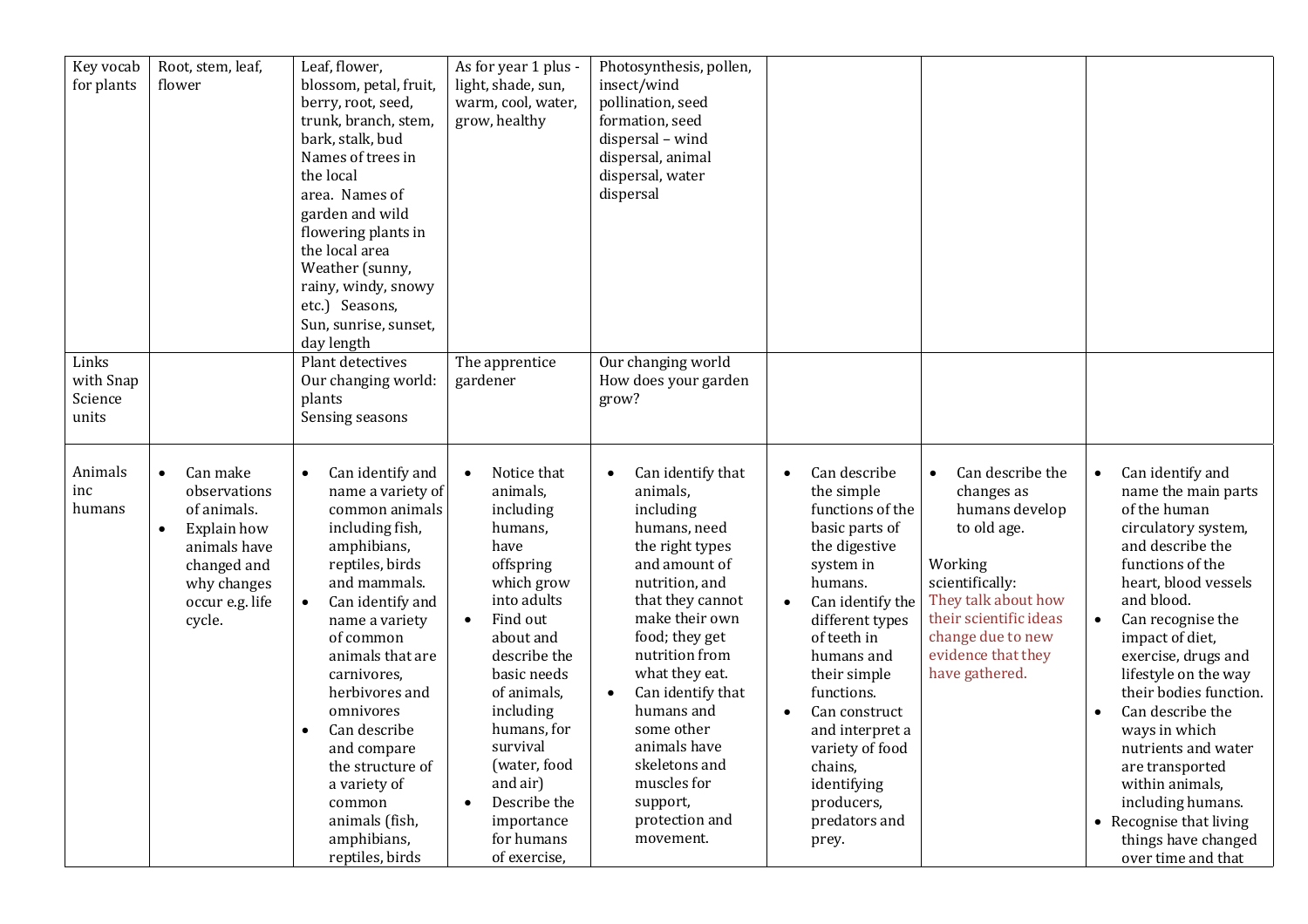|          |                    | and mammals,               | eating the           | Working scientifically: | Working              | fossils provide           |
|----------|--------------------|----------------------------|----------------------|-------------------------|----------------------|---------------------------|
|          |                    | including pets).           | right                | The children consider   | scientifically:      | information about         |
|          |                    | Can identify,<br>$\bullet$ | amounts of           | their prior knowledge   | The children select  | living things that        |
|          |                    | name, draw and             | different            | when asking questions.  | from a range of      | inhabited the Earth       |
|          |                    | label the basic            | types of food,       | They independently use  | practical resources  | millions of years ago.    |
|          |                    | parts of the               | and hygiene          | a range of question     | to gather evidence   | Recognise that living     |
|          |                    | human body                 |                      | stems. Where            | to answer questions. | things produce            |
|          |                    | and say which              | Working              | appropriate, they       | They recognise       | offspring of the same     |
|          |                    | part of the body           | scientifically:      | answer these questions. | when secondary       | kind, but normally        |
|          |                    | is associated              | Make careful         |                         | sources can be used  | offspring vary and        |
|          |                    | with each sense.           | observations to      | The children make       | to answer questions  | are not identical to      |
|          |                    |                            | support              | systematic and careful  | that cannot be       | their parents.            |
|          |                    | Working                    | identification,      | observations.           | answered through     | Identify how animals      |
|          |                    | scientifically:            | comparison and       |                         | practical work.      | and plants are            |
|          |                    | While exploring the        | noticing change.     |                         |                      | adapted to suit their     |
|          |                    | world, the children        | They use             |                         |                      | environment in            |
|          |                    | develop their ability      | appropriate          |                         |                      | different ways and        |
|          |                    | to ask questions.          | senses, aided by     |                         |                      | that adaptation may       |
|          |                    | Where appropriate,         | equipment such as    |                         |                      | lead to evolution.        |
|          |                    | they answer these          | magnifying glasses   |                         |                      |                           |
|          |                    | questions.                 | or digital           |                         |                      | Working scientifically:   |
|          |                    | They begin to take         | microscopes, to      |                         |                      | They talk about how new   |
|          |                    | measurements,              | make their           |                         |                      | discoveries change        |
|          |                    | initially by               | observations.        |                         |                      | scientific understanding. |
|          |                    | comparisons.               | They carry out:      |                         |                      |                           |
|          |                    | They carry tests out:      | tests to classify;   |                         |                      |                           |
|          |                    | to classify, compare       | comparative tests;   |                         |                      |                           |
|          |                    | and make                   | pattern seeking      |                         |                      |                           |
|          |                    | observations over          | enquiries; and       |                         |                      |                           |
|          |                    | time.                      | make observations    |                         |                      |                           |
|          |                    | The children record        | over time.           |                         |                      |                           |
|          |                    | their observations         | They classify using  |                         |                      |                           |
|          |                    | e.g. using                 | simple prepared      |                         |                      |                           |
|          |                    | photographs, videos,       | tables and sorting   |                         |                      |                           |
|          |                    | drawings, labeled          | rings.               |                         |                      |                           |
|          |                    | diagrams or in             |                      |                         |                      |                           |
|          |                    | writing.                   |                      |                         |                      |                           |
| Key      | Describe the       |                            | Describe life cycles |                         | Describe the         | Describe the human        |
| concepts | features of animal |                            | and what animals     |                         | different functions  | circulatory system.       |
|          | and how they       |                            | need to survive.     |                         | of the digestive     | Describe how diet,        |
|          | change over time.  |                            | Describe how         |                         | system and how the   | exercise, drugs and life  |
|          |                    |                            | hygiene practices    |                         | body absorbs water.  | style have an inpact on   |
|          |                    |                            | helps prevent        |                         |                      | the way our bodies        |
|          |                    |                            |                      |                         |                      | function. Link to PSHCE.  |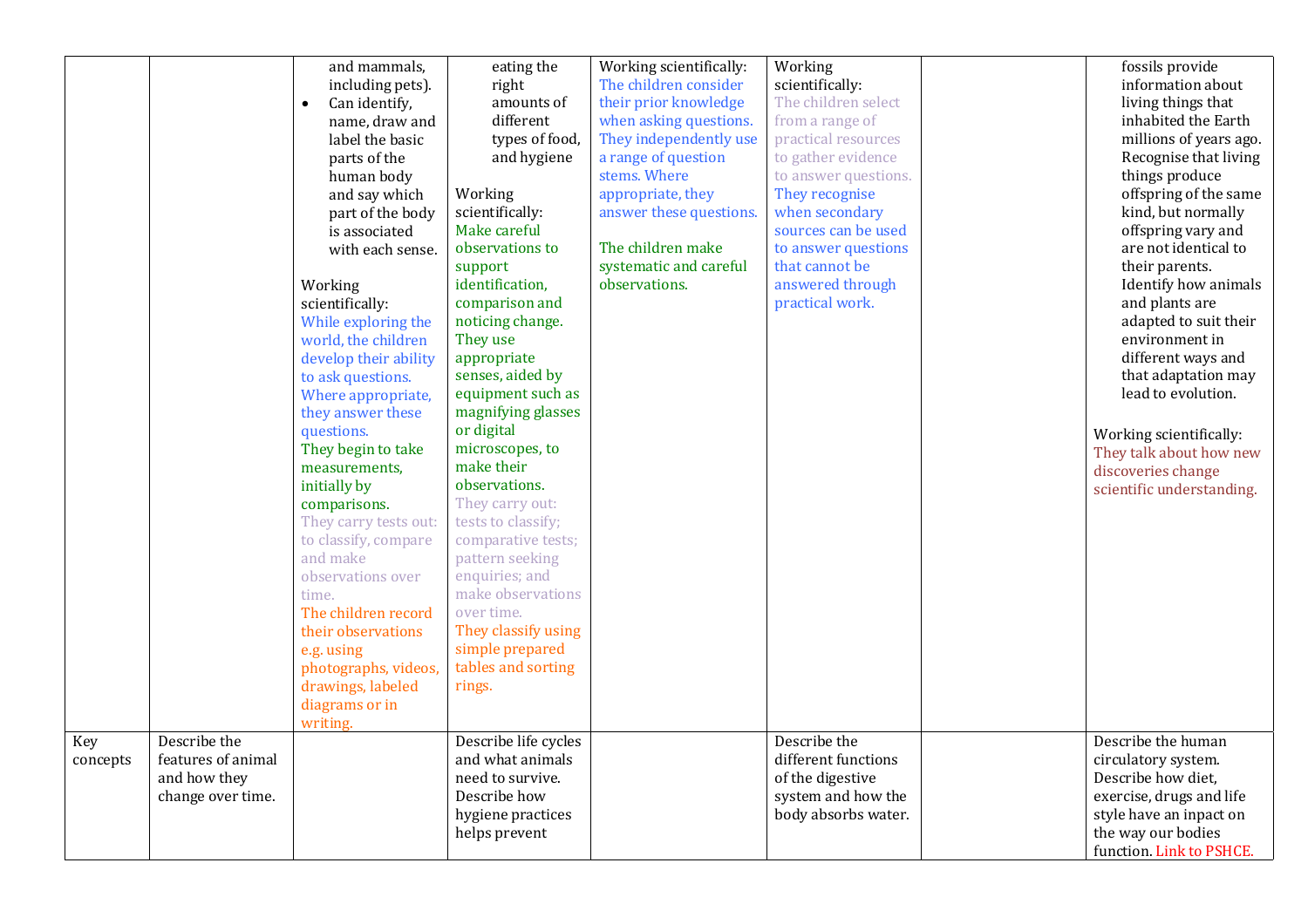|                                              |                                                                                                            |                                                                                                                                                                                                                                                                                                                                                                                      | illnesses and<br>infections.                                                                                                                                                                                                                                                                                             |                                                                                                                                                                                                                                                            |                                                                                                                                                                                                                                                                                             |                                                                                                                                                                                                                                | Describe how offspring<br>inherite their features<br>and why they are not<br>ideitical to their parents.<br>How animals adapt to<br>their environments.                                                                                                                                                                                     |
|----------------------------------------------|------------------------------------------------------------------------------------------------------------|--------------------------------------------------------------------------------------------------------------------------------------------------------------------------------------------------------------------------------------------------------------------------------------------------------------------------------------------------------------------------------------|--------------------------------------------------------------------------------------------------------------------------------------------------------------------------------------------------------------------------------------------------------------------------------------------------------------------------|------------------------------------------------------------------------------------------------------------------------------------------------------------------------------------------------------------------------------------------------------------|---------------------------------------------------------------------------------------------------------------------------------------------------------------------------------------------------------------------------------------------------------------------------------------------|--------------------------------------------------------------------------------------------------------------------------------------------------------------------------------------------------------------------------------|---------------------------------------------------------------------------------------------------------------------------------------------------------------------------------------------------------------------------------------------------------------------------------------------------------------------------------------------|
| Key vocab<br>for<br>Animals<br>inc<br>humans |                                                                                                            | Head, body, eyes,<br>ears, mouth, teeth,<br>leg, tail, wing, claw,<br>fin, scales, feathers,<br>fur, beak, paws,<br>hooves<br>Names of animals<br>experienced first-<br>hand from each<br>vertebrate group<br>Parts of the body<br>including those<br>linked to PSHE<br>teaching.<br>Senses - touch, see,<br>smell, taste, hear,<br>fingers (skin), eyes,<br>nose, ear and<br>tongue | Offspring,<br>Reproduction,<br>Growth, Child,<br>Young/Old stages<br>(examples -<br>chick/hen,<br>baby/child/adult,<br>caterpillar/butterf<br>ly), Exercise,<br>Heartbeat, Pulse,<br>Breathing,<br>Hygiene, Germs,<br>Disease, Nutrition,<br>Food types<br>(examples - meat,<br>fish, vegetables,<br>bread, rice, pasta) | Nutrition, nutrients,<br>carbohydrates, sugars,<br>protein, vitamins,<br>minerals, fibre, fat,<br>water, skeleton, bones,<br>muscles, support,<br>protect, skull, ribs,<br>spine, muscles, joints                                                          | Digestive system,<br>digestion, mouth,<br>teeth, saliva,<br>oesophagus,<br>stomach, small<br>intestine, nutrients,<br>large intestine,<br>rectum, anus, teeth,<br>incisor, canine,<br>molar, premolars,<br>herbivore,<br>carnivore,<br>omnivore, producer,<br>predator, prey, food<br>chain | Digestive system,<br>digestion, mouth,<br>teeth, saliva,<br>oesophagus, stomach,<br>small intestine,<br>nutrients, large<br>intestine, rectum,<br>anus, teeth, incisor,<br>canine, molar,<br>herbivore, carnivore,<br>omnivore | Heart, pulse, rate, pumps,<br>blood, blood vessels,<br>transported, lungs,<br>oxygen, carbon dioxide,<br>nutrients, water, muscles,<br>cycle, circulatory system,<br>diet, exercise, drugs and<br>lifestyle<br>Offspring, sexual<br>reproduction, vary,<br>characteristics, suited,<br>adapted, environment,<br>inherited, species, fossils |
| Links<br>with Snap<br>Science<br>units       |                                                                                                            | Animal antics<br>Looking at animals<br>Our senses                                                                                                                                                                                                                                                                                                                                    | Take care<br>Growing up                                                                                                                                                                                                                                                                                                  | Amazing bodies                                                                                                                                                                                                                                             | Where does all that<br>food go?                                                                                                                                                                                                                                                             | Circle of life                                                                                                                                                                                                                 | Body pump<br>Body health                                                                                                                                                                                                                                                                                                                    |
| Materials                                    | Talk about<br>$\bullet$<br>features of<br>their own<br>immediate<br>environment.<br>Link with<br>Geography | Can distinguish<br>$\bullet$<br>between an<br>object and the<br>material from<br>which it is made<br>Can identify and<br>$\bullet$<br>name a variety<br>of everyday<br>materials,<br>including wood,<br>plastic, glass,                                                                                                                                                              | Can identify<br>$\bullet$<br>and compare<br>the suitability<br>of a variety of<br>everyday<br>materials,<br>including<br>wood, metal,<br>plastic, glass,<br>brick, rock,<br>paper and<br>cardboard for                                                                                                                   | Can compare and<br>group together<br>different kinds of<br>rocks on the basis<br>of their appearance<br>and simple physical<br>properties.<br>Can describe in<br>$\bullet$<br>simple terms how<br>fossils are formed<br>when things that<br>have lived are | Can compare<br>$\bullet$<br>and group<br>materials<br>together,<br>according to<br>whether they<br>are solids,<br>liquids or gases.<br>Can observe<br>$\bullet$<br>that some<br>materials<br>change state                                                                                   | Can compare and<br>group together<br>everyday<br>materials on the<br>basis of their<br>properties,<br>including their<br>hardness,<br>solubility,<br>transparency,<br>conductivity<br>(electrical and                          |                                                                                                                                                                                                                                                                                                                                             |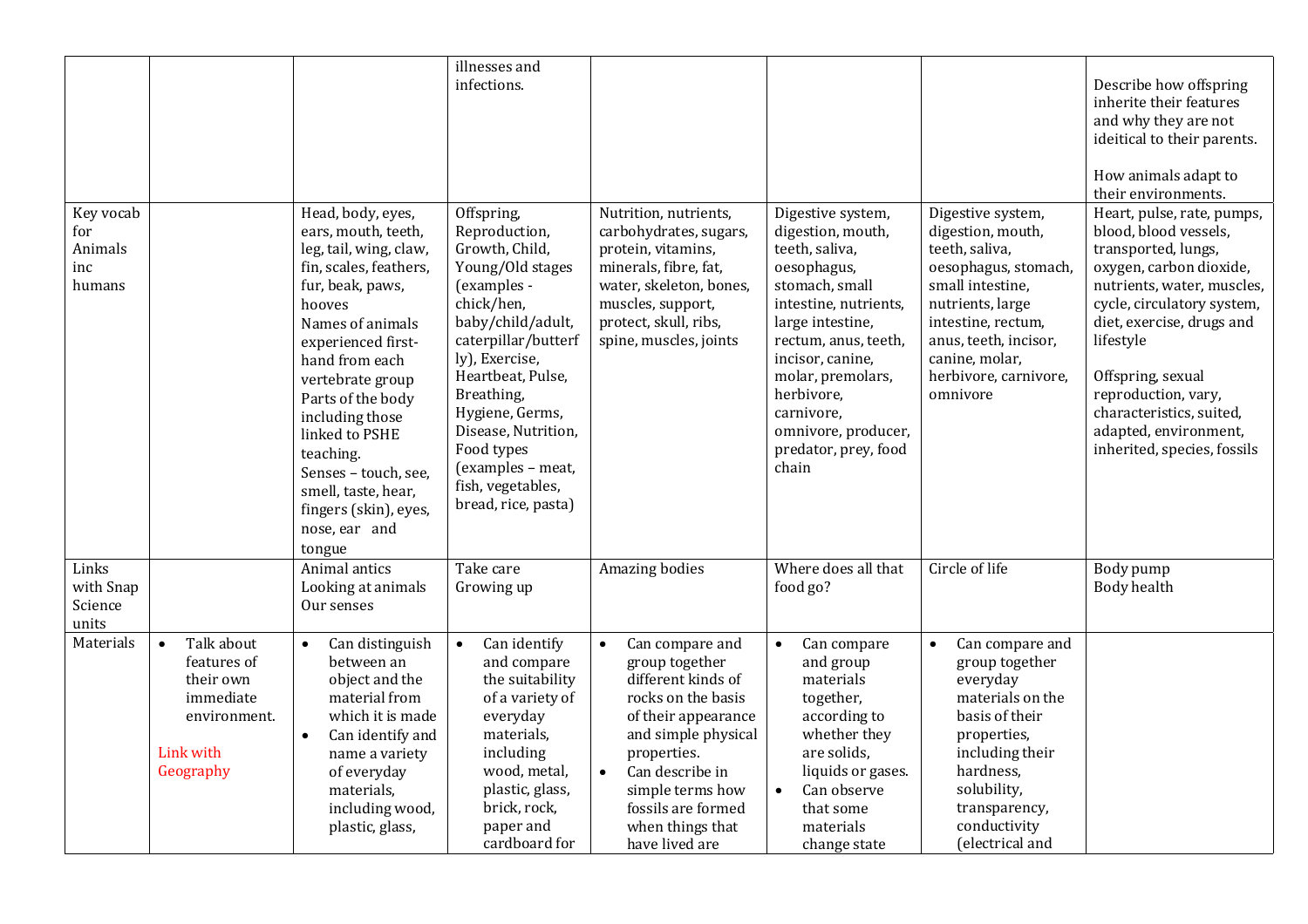|  | metal, water,            | particular                | trapped within                  | when they are                 |           | thermal), and       |  |
|--|--------------------------|---------------------------|---------------------------------|-------------------------------|-----------|---------------------|--|
|  | and rock.                | uses.                     | rock.                           | heated or                     |           | response to         |  |
|  | Can describe             | Can find out<br>$\bullet$ | Can recognise that<br>$\bullet$ | cooled, and                   |           | magnets.            |  |
|  | the simple               | how the                   | soils are made from             | measure or                    | $\bullet$ | Can name some       |  |
|  | physical                 | shapes of solid           | rocks and organic               | research the                  |           | materials that      |  |
|  | properties of a          | objects made              | matter.                         | temperature at                |           | will dissolve in    |  |
|  | variety of               | from some                 |                                 | which this                    |           | liquid to form a    |  |
|  | everyday                 | materials can             | Link with Geography             | happens in                    |           | solution, and       |  |
|  | materials.               | be changed by             | rivers with a locational        | degrees Celsius               |           | describe how to     |  |
|  | Can compare<br>$\bullet$ | squashing,                | study of the Lake               | $(^{\circ}C)$ .               |           | recover a           |  |
|  | and group                | bending,                  | district and it's               | Can identify the<br>$\bullet$ |           | substance from a    |  |
|  | together a               | twisting and              | mountains formed by             | part played by                |           | solution.           |  |
|  | variety of               | stretching.               | different rocks. Further        | evaporation and               | $\bullet$ | Can use             |  |
|  | everyday                 |                           | link to water cycle.            | condensation in               |           | knowledge of        |  |
|  | materials on the         |                           |                                 | the water cycle               |           | solids, liquids and |  |
|  | basis of their           | Working                   | Working scientifically:         | and associate                 |           | gases to decide     |  |
|  | simple physical          | scientifically:           | They plan                       | the rate of                   |           | how mixtures        |  |
|  | properties.              | The children are          | investigations that they        | evaporation                   |           | might be            |  |
|  |                          | involved in               | would like to carry out         | with                          |           | separated,          |  |
|  | Working                  | planning how to           | to answer questions.            | temperature.                  |           | including through   |  |
|  | scientifically:          | use resources             | They gather evidence to         |                               |           | filtering, sieving  |  |
|  | While exploring the      | provided to               | answer the questions            | Working                       |           | and evaporating.    |  |
|  | world, the children      | answer the                | posed.                          | scientifically:               | $\bullet$ | Can give reasons,   |  |
|  | develop their ability    | questions using           | The children                    | Given a range of              |           | based on            |  |
|  | to ask questions.        | different types of        | sometimes decide how            | resources, the                |           | evidence from       |  |
|  | Where appropriate,       | enquiry.                  | to record and present           | children decide for           |           | comparative and     |  |
|  | they answer these        | Make careful              | evidence.                       | themselves how to             |           | fair tests, for the |  |
|  | questions.               | observations to           | They record                     | gather evidence to            |           | particular uses of  |  |
|  | They begin to take       | support                   | classifications e.g. using      | answer the                    |           | everyday            |  |
|  | measurements,            | identification,           | tables, Venn diagrams,          | question.                     |           | materials,          |  |
|  | initially by             | comparison and            | Carroll diagrams.               | They use a range of           |           | including metals,   |  |
|  | comparisons.             | noticing change.          | They communicate                | equipment for                 |           | wood and plastic.   |  |
|  | <b>Explore the world</b> | They use                  | their findings to an            | measuring length,             | $\bullet$ | Can demonstrate     |  |
|  | around them and          | appropriate               | audience both orally            | time, temperature             |           | that dissolving,    |  |
|  | use their senses to      | senses, aided by          | and in writing, using           | and capacity. They            |           | mixing and          |  |
|  | describe what they       | equipment such as         | appropriate scientific          | use standard units            |           | changes of state    |  |
|  | notice.                  | magnifying glasses        | vocabulary.                     | for their                     |           | are reversible      |  |
|  | Children to use          | or digital                | The children draw               | measurements.                 |           | changes.            |  |
|  | practical resources      | microscopes, to           | conclusions based on            | The children select           | $\bullet$ | Can explain that    |  |
|  | to answer questions.     | make their                | their evidence and              | from a range of               |           | some changes        |  |
|  | They carry tests out:    | observations.             | current subject                 | practical resources           |           | result in the       |  |
|  | to classify, compare     | The children use          | knowledge.                      | to gather evidence            |           | formation of new    |  |
|  | and make                 | practical resource        | Children answer their           | to answer questions.          |           | materials, and      |  |
|  |                          | provided to gather        | own and others'                 |                               |           | that this kind of   |  |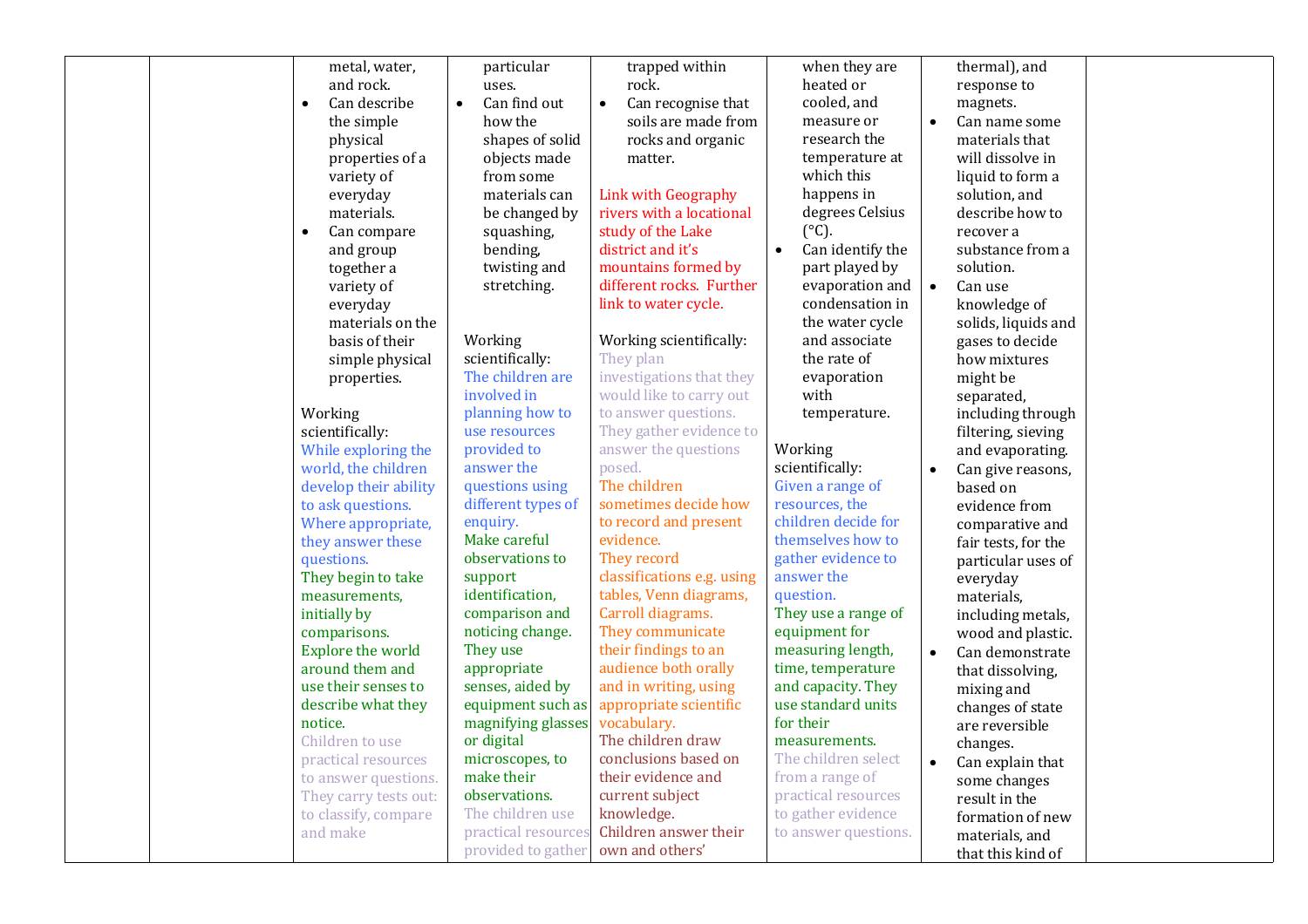| observations over    | evidence to         | questions based on      | They follow their    | change is not          |  |
|----------------------|---------------------|-------------------------|----------------------|------------------------|--|
| time.                | answer questions    | observations they have  | plan to carry out:   | usually                |  |
| The children record  | generated by        | made, measurements      | observations and     | reversible,            |  |
| their observations   | themselves or the   | they have taken or      | tests to classify;   | including changes      |  |
| e.g. using           | teacher.            | information they have   | comparative and      | associated with        |  |
| photographs, videos, | They carry out:     | gained from secondary   | simple fair tests;   | burning and the        |  |
| drawings, labeled    | tests to classify;  | sources. The answers    | observations over    | action of acid on      |  |
| diagrams or in       | comparative tests;  | are consistent with the | time; and pattern    | bicarbonate of         |  |
| writing.             | pattern seeking     | evidence.               | seeking.             | soda.                  |  |
| The children         | enquiries; and      |                         | Children are         |                        |  |
| recognise the        | make observations   |                         | supported to         | Working                |  |
| 'biggest and         | over time.          |                         | present the same     | scientifically:        |  |
| smallest', 'best and | The children        |                         | data in different    | Children               |  |
| worst' etc. from     | record their        |                         | ways in order to     | independently ask      |  |
| their data.          | measurements e.g.   |                         | help with answering  | scientific questions.  |  |
|                      | using prepared      |                         | the question.        | The children select    |  |
|                      | tables, pictograms, |                         | Children interpret   | from a range of        |  |
|                      | tally charts and    |                         | their data to        | practical resources to |  |
|                      | bar charts.         |                         | generate simple      | gather evidence to     |  |
|                      |                     |                         | comparative          | answer their           |  |
|                      |                     |                         | statements based on  | questions. They carry  |  |
|                      |                     |                         | their evidence. They | out fair tests,        |  |
|                      |                     |                         | begin to identify    | recognising and        |  |
|                      |                     |                         | naturally occurring  | controlling variables. |  |
|                      |                     |                         | patterns and causal  | Children use the       |  |
|                      |                     |                         | relationships.       | scientific knowledge   |  |
|                      |                     |                         | Following a          | gained from enquiry    |  |
|                      |                     |                         | scientific           | work to make           |  |
|                      |                     |                         | experience, the      | predictions they can   |  |
|                      |                     |                         | children ask further | investigate using      |  |
|                      |                     |                         | questions which can  | comparative and fair   |  |
|                      |                     |                         | be answered by       | tests.                 |  |
|                      |                     |                         | extending the same   | They evaluate, for     |  |
|                      |                     |                         | enquiry.             | example, the choice of |  |
|                      |                     |                         |                      | method used, the       |  |
|                      |                     |                         |                      | control of variables,  |  |
|                      |                     |                         |                      | the precision and      |  |
|                      |                     |                         |                      | accuracy of            |  |
|                      |                     |                         |                      | measurements and       |  |
|                      |                     |                         |                      | the credibility of     |  |
|                      |                     |                         |                      | secondary sources      |  |
|                      |                     |                         |                      | used.                  |  |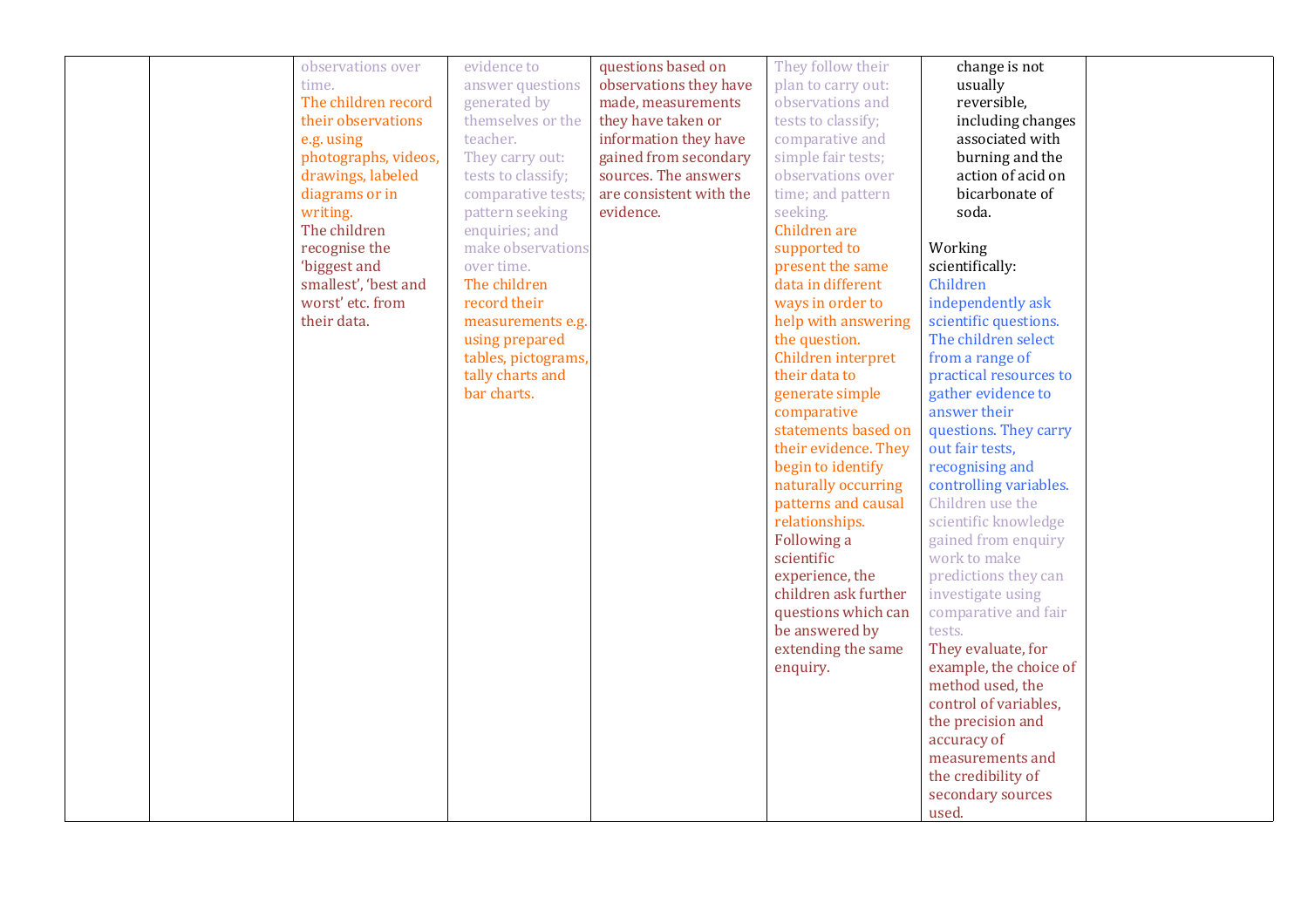| Key<br>concepts                        | I can describe<br>different<br>materials. |                                                                                                                                                                                                                                                                                                                          | Objects are made<br>from one or more<br>material due to<br>their suitability for<br>the task.<br>Objects made of<br>some materials<br>can be changed.<br>This can be a<br>property of the<br>material or<br>depend on how<br>the material has<br>been processed<br>e.g. thickness.                     |                                                                                                                                                                                                             | Solid, liquid and<br>gases. How sand<br>can be mistaken for<br>a liquid.<br>Melting, freezing,<br>boiling point,<br>evaporation,<br>condensation.<br>Water cycle |                                                                                                                                                                                                                                                                                                                                |  |
|----------------------------------------|-------------------------------------------|--------------------------------------------------------------------------------------------------------------------------------------------------------------------------------------------------------------------------------------------------------------------------------------------------------------------------|--------------------------------------------------------------------------------------------------------------------------------------------------------------------------------------------------------------------------------------------------------------------------------------------------------|-------------------------------------------------------------------------------------------------------------------------------------------------------------------------------------------------------------|------------------------------------------------------------------------------------------------------------------------------------------------------------------|--------------------------------------------------------------------------------------------------------------------------------------------------------------------------------------------------------------------------------------------------------------------------------------------------------------------------------|--|
| Key vocab<br>for<br>materials          |                                           | Object, material,<br>wood, plastic, glass,<br>metal, water, rock,<br>brick, paper, fabric,<br>elastic, foil,<br>card/cardboard,<br>rubber, wool, clay,<br>hard, soft, stretchy,<br>stiff, bendy, floppy,<br>waterproof,<br>absorbent,<br>breaks/tears, rough,<br>smooth, shiny, dull,<br>see-through, not<br>see-through | Suitable/unsuitabl<br>e, use/useful,<br>hard/soft,<br>stretchy/stiff,<br>rigid/flexible,<br>waterproof/absor<br>bent, strong/weak,<br>rough/smooth,<br>transparent/opaq<br>ue, shape,<br>push/pushing,<br>pull/pulling,<br>twist/twisting,<br>squash/squashing,<br>bend/bending,<br>stretch/stretching | Rock, stone, pebble,<br>boulder, grain, crystals,<br>layers, hard, soft,<br>texture, absorb water,<br>soil, fossil, marble,<br>chalk, granite,<br>sandstone, slate, soil,<br>peat, sandy/chalk/clay<br>soil | Solid, liquid, gas,<br>state change,<br>melting, freezing,<br>melting point,<br>boiling point,<br>evaporation,<br>temperature, water<br>cycle                    | Thermal/electrical<br>insulator/conductor,<br>change of state,<br>mixture, dissolve,<br>solution, soluble,<br>insoluble, filter, sieve<br>reversible/non-<br>reversible change,<br>burning, rusting, new<br>material<br>Absorbent, thermal<br>conductivity, melting,<br>solid, liquid, gas,<br>dissolve, solution,<br>soluble. |  |
| Links<br>with Snap<br>Science<br>units |                                           | Everyday materials                                                                                                                                                                                                                                                                                                       | Materials: Shaping<br>up<br>Materials: Good<br>choices                                                                                                                                                                                                                                                 | Rock detectives                                                                                                                                                                                             | In a state                                                                                                                                                       | Everyday materials<br>Marvellous mixtures<br>All change<br>Get sorted!                                                                                                                                                                                                                                                         |  |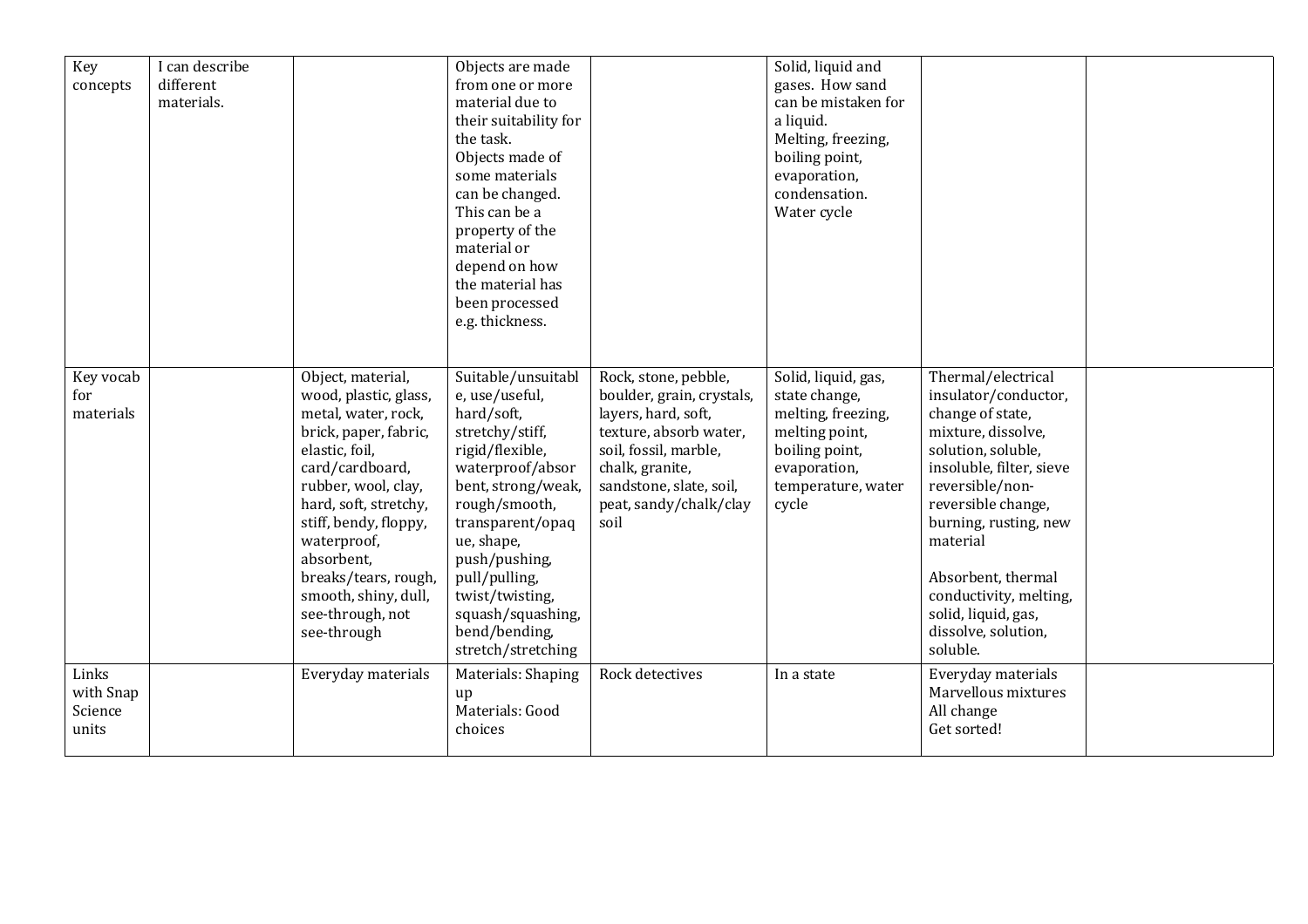| Living<br>things      | Make<br>observations       | $\bullet$ | Can explore        | Revisit in 'Our Changing<br>World' plants. | $\bullet$ | Recognise that<br>living things can | $\bullet$ | Can describe the<br>differences in the |           | Can describe how      |
|-----------------------|----------------------------|-----------|--------------------|--------------------------------------------|-----------|-------------------------------------|-----------|----------------------------------------|-----------|-----------------------|
|                       |                            |           | and compare        |                                            |           |                                     |           |                                        |           |                       |
| and their<br>habitats | about living<br>things and |           | the<br>differences |                                            |           | be grouped in a                     |           | life cycles of a                       |           | living things are     |
|                       |                            |           |                    |                                            |           | variety of ways                     |           | mammal, an                             |           | classified into broad |
|                       | their                      |           | between            |                                            | $\bullet$ | Explore and use                     |           | amphibian, an                          |           | groups according to   |
|                       | environments.              |           | things that are    |                                            |           | classification                      |           | insect and a bird.                     |           | common observable     |
|                       |                            |           | living, dead,      |                                            |           | keys to help                        | $\bullet$ | Describe the                           |           | characteristics and   |
|                       |                            |           | and things         |                                            |           | group, identify                     |           | changes as                             |           | based on similarities |
|                       |                            |           | that have          |                                            |           | and name a                          |           | humans develop                         |           | and differences,      |
|                       |                            |           | never been         |                                            |           | variety of living                   |           | to old age.                            |           | including micro-      |
|                       |                            |           | alive.             |                                            |           | things in their                     |           |                                        |           | organisms, plants     |
|                       |                            |           | Can identify       |                                            |           | local and wider                     |           | Working                                |           | and animals.          |
|                       |                            |           | that most          |                                            |           | environment                         |           | scientifically:                        |           | Can give reasons for  |
|                       |                            |           | living things      |                                            | $\bullet$ | Recognise that                      |           | Children                               |           | classifying plants    |
|                       |                            |           | live in habitats   |                                            |           | environments                        |           | independently ask                      |           | and animals based     |
|                       |                            |           | to which they      |                                            |           | can change and                      |           | scientific questions                   |           | on specific           |
|                       |                            |           | are suited and     |                                            |           | that this can                       |           |                                        |           | characteristics.      |
|                       |                            |           | describe how       |                                            |           | sometimes pose                      |           |                                        | $\bullet$ | Can describe          |
|                       |                            |           | different          |                                            |           | dangers and                         |           |                                        |           | the life process      |
|                       |                            |           | habitats           |                                            |           | have an impact                      |           |                                        |           | of reproduction       |
|                       |                            |           | provide for        |                                            |           | on living things.                   |           |                                        |           | in some plants        |
|                       |                            |           | the basic          |                                            |           |                                     |           |                                        |           | and animals.          |
|                       |                            |           | needs of           |                                            |           | Working                             |           |                                        |           | Can recognise         |
|                       |                            |           | different kinds    |                                            |           | scientifically:                     |           |                                        |           | that living things    |
|                       |                            |           | of animals and     |                                            |           | They recognise                      |           |                                        |           | have changed          |
|                       |                            |           | plants, and        |                                            |           | when secondary                      |           |                                        |           | over time and         |
|                       |                            |           | how they           |                                            |           | sources can be used                 |           |                                        |           | that fossils          |
|                       |                            |           | depend on          |                                            |           | to answer questions                 |           |                                        |           | provide               |
|                       |                            |           | each other         |                                            |           | that cannot be                      |           |                                        |           | information           |
|                       |                            | $\bullet$ | Can identify       |                                            |           | answered through                    |           |                                        |           | about living          |
|                       |                            |           | and name a         |                                            |           | practical work.                     |           |                                        |           | things that           |
|                       |                            |           | variety of         |                                            |           |                                     |           |                                        |           | inhabited the         |
|                       |                            |           | plants and         |                                            |           |                                     |           |                                        |           | Earth millions of     |
|                       |                            |           | animals in         |                                            |           |                                     |           |                                        |           | years ago.            |
|                       |                            |           | their habitats,    |                                            |           |                                     |           |                                        |           | Can recognise         |
|                       |                            |           | including          |                                            |           |                                     |           |                                        |           | that living things    |
|                       |                            |           | micro-             |                                            |           |                                     |           |                                        |           | produce               |
|                       |                            |           | habitats.          |                                            |           |                                     |           |                                        |           | offspring of the      |
|                       |                            | $\bullet$ | Can describe       |                                            |           |                                     |           |                                        |           | same kind, but        |
|                       |                            |           | how animals        |                                            |           |                                     |           |                                        |           | normally              |
|                       |                            |           | obtain their       |                                            |           |                                     |           |                                        |           | offspring vary        |
|                       |                            |           | food from          |                                            |           |                                     |           |                                        |           | and are not           |
|                       |                            |           | plants and         |                                            |           |                                     |           |                                        |           | identical to their    |
|                       |                            |           | other animals,     |                                            |           |                                     |           |                                        |           | parents.              |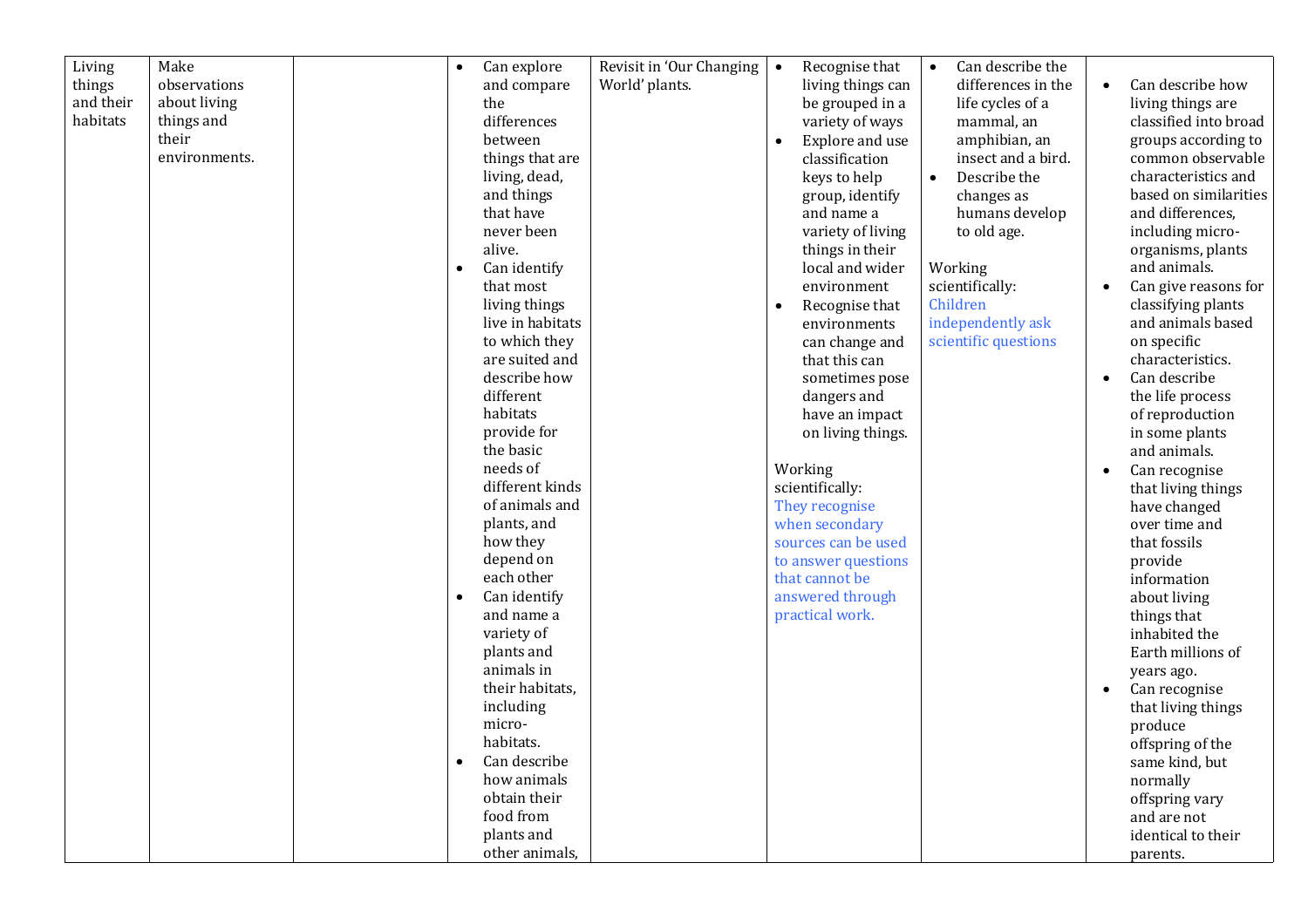|  | using the idea      |  | Can identify how<br>$\bullet$ |
|--|---------------------|--|-------------------------------|
|  | of a simple         |  | animals and                   |
|  | food chain,         |  | plants are                    |
|  | and identify        |  | adapted to suit               |
|  | and name            |  | their                         |
|  | different           |  | environment in                |
|  | sources of          |  | different ways                |
|  | food.               |  | and that                      |
|  |                     |  | adaptation may                |
|  | Working             |  | lead to evolution.            |
|  | scientifically:     |  |                               |
|  |                     |  |                               |
|  | The children        |  | Working scientifically        |
|  |                     |  | They decide what observation  |
|  | answer questions    |  | measurements to make over     |
|  | developed with      |  | and for how long. They look   |
|  | the teacher often   |  | patterns and relationships u  |
|  | through a           |  | suitable sample.              |
|  | scenario.           |  |                               |
|  | Take                |  |                               |
|  | measurements        |  |                               |
|  | using non-          |  |                               |
|  | standard            |  |                               |
|  | measures.           |  |                               |
|  | Make careful        |  |                               |
|  | observations to     |  |                               |
|  | support             |  |                               |
|  | identification,     |  |                               |
|  | comparison and      |  |                               |
|  | noticing change.    |  |                               |
|  | They carry out:     |  |                               |
|  | tests to classify;  |  |                               |
|  | comparative tests;  |  |                               |
|  | pattern seeking     |  |                               |
|  | enquiries; and      |  |                               |
|  | make observations   |  |                               |
|  | over time.          |  |                               |
|  | The children        |  |                               |
|  | record their        |  |                               |
|  | measurements e.g.   |  |                               |
|  | using prepared      |  |                               |
|  | tables, pictograms, |  |                               |
|  | tally charts and    |  |                               |
|  | bar charts.         |  |                               |
|  |                     |  |                               |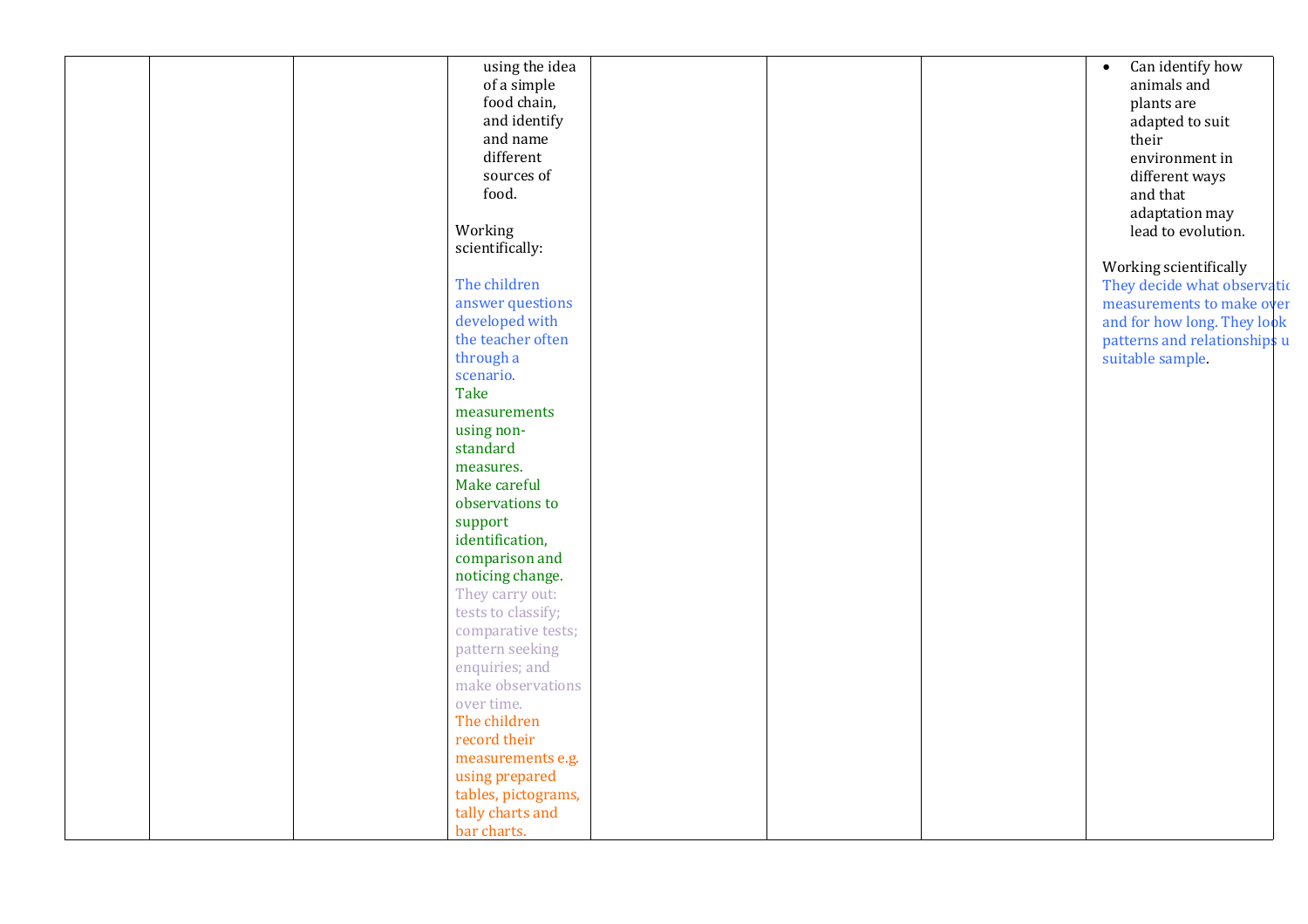|                 |                                                                                                                                          | They classify using<br>simple prepared<br>tables and sorting<br>rings.<br>Children use their<br>experiences of the<br>world around<br>them to suggest<br>appropriate<br>answers to<br>questions. They<br>are supported to<br>relate these to<br>their Key<br>evidence.                                                            |                                                                                                                                                                   |                                                                                                                                                                                                                                                                                                                                                                                                                                                                                                                                                              |
|-----------------|------------------------------------------------------------------------------------------------------------------------------------------|-----------------------------------------------------------------------------------------------------------------------------------------------------------------------------------------------------------------------------------------------------------------------------------------------------------------------------------|-------------------------------------------------------------------------------------------------------------------------------------------------------------------|--------------------------------------------------------------------------------------------------------------------------------------------------------------------------------------------------------------------------------------------------------------------------------------------------------------------------------------------------------------------------------------------------------------------------------------------------------------------------------------------------------------------------------------------------------------|
| Key<br>concepts | Name common<br>livings things<br>and describe<br>where you<br>would find it<br>e.g. Woodlouse<br>under a rock<br>and fish in the<br>sea. | All objects are<br>either living, dead<br>or have never<br>been alive.<br>A habitat provides<br>the basic needs of<br>the animals and<br>plants - shelter,<br>food and water.<br>Within a habitat<br>there are different<br>micro-habitats.<br>The conditions of<br>the habitat affect<br>which plants and<br>animals live there. | Living things can be<br>classified -<br>classification keys.<br>Living things live in<br>a habitat which may<br>change naturally<br>positivity and<br>negatively. | Living things can be<br>formally grouped<br>according to<br>characteristics.<br>Animals can be divided<br>into two main group<br>which have common<br>characteristics:<br>vertebrates and<br>invertebrates.<br>Vertebrates can be<br>divided into five small<br>groups: fish; amphibians;<br>reptiles; birds; and<br>mammals. Invertebrates<br>can be divided into a<br>number of groups,<br>including insects, spiders,<br>snails and worms.<br>Plants can be divided<br>broadly into two main<br>groups: flowering plants;<br>and non-flowering<br>plants. |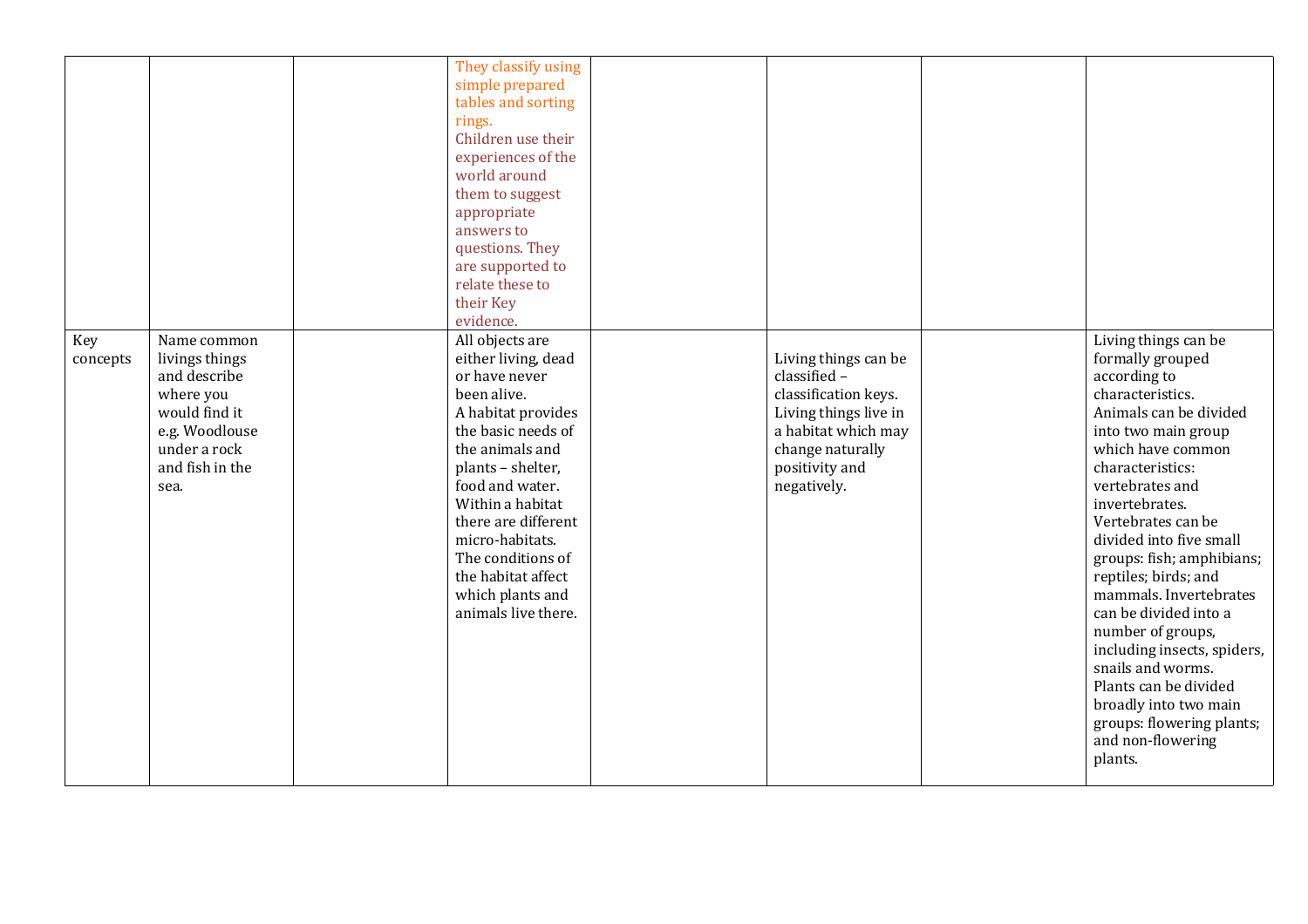| Key vocab<br>for living<br>things<br>and their<br>habitats | Names of<br>living things,<br>ocean, sea,<br>woods                                                            |                                                                                                                                                                                                                  | Living, dead, never<br>been alive, suited,<br>suitable, basic<br>needs, food, food<br>chain, shelter,<br>move, feed<br>Names of local<br>habitats e.g. pond,<br>woodland etc.<br>Names of micro-<br>habitats e.g. under<br>logs, in bushes etc. |                                                                                                                                                                                                                                                                                                                                                                                                                                                                                                                                                                                                | Classification,<br>classification keys,<br>environment,<br>habitat, human<br>impact, positive,<br>negative, migrate,<br>hibernate                                                                                                                                                                                                                                                                                                                                     |                                       | Vertebrates, fish,<br>amphibians, reptiles,<br>birds, mammals,<br>invertebrates, insects,<br>spiders, snails, worms,<br>flowering and non-<br>flowering                                                                                                                                                                                                                                                                                                                                                                                                                                        |
|------------------------------------------------------------|---------------------------------------------------------------------------------------------------------------|------------------------------------------------------------------------------------------------------------------------------------------------------------------------------------------------------------------|-------------------------------------------------------------------------------------------------------------------------------------------------------------------------------------------------------------------------------------------------|------------------------------------------------------------------------------------------------------------------------------------------------------------------------------------------------------------------------------------------------------------------------------------------------------------------------------------------------------------------------------------------------------------------------------------------------------------------------------------------------------------------------------------------------------------------------------------------------|-----------------------------------------------------------------------------------------------------------------------------------------------------------------------------------------------------------------------------------------------------------------------------------------------------------------------------------------------------------------------------------------------------------------------------------------------------------------------|---------------------------------------|------------------------------------------------------------------------------------------------------------------------------------------------------------------------------------------------------------------------------------------------------------------------------------------------------------------------------------------------------------------------------------------------------------------------------------------------------------------------------------------------------------------------------------------------------------------------------------------------|
| Links<br>with Snap<br>Science<br>units                     |                                                                                                               |                                                                                                                                                                                                                  | Our changing<br>world<br>What is your<br>habitat?                                                                                                                                                                                               |                                                                                                                                                                                                                                                                                                                                                                                                                                                                                                                                                                                                | Human impact<br>Our changing world                                                                                                                                                                                                                                                                                                                                                                                                                                    | Reproduction in<br>plants and animals | Our changing world<br>Nature library                                                                                                                                                                                                                                                                                                                                                                                                                                                                                                                                                           |
| Light and<br>sound                                         | Continuous<br>provision:<br>Making shadows.<br>Noticing how<br>shadows are made<br>using torches, sun<br>etc. | <b>Continuous</b><br>provision:<br>Noticing how<br>shadows change at<br>different times of<br>the day.<br>Notice how living<br>things in the<br>environment cast<br>shadows<br>(links with seasonal<br>changes.) | <b>Continuous</b><br>provision:<br><b>How shadows</b><br>change due to the<br>seasons (links<br>with seasonal<br>changes.)                                                                                                                      | Can recognise that<br>$\bullet$<br>they need light in<br>order to see things<br>and that dark is the<br>absence of light.<br>Can notice that<br>$\bullet$<br>light is reflected<br>from surfaces.<br>Can recognise that<br>$\bullet$<br>light from the sun<br>can be dangerous<br>and that there are<br>ways to protect<br>their eyes.<br>Covered in KS1 so only<br>short recap may be<br>needed.<br>Can recognise that<br>shadows are formed<br>when the light from a<br>light source is blocked<br>by a solid object.<br>Can find patterns in the<br>way that the size of<br>shadows change. | Can identify<br>$\bullet$<br>how sounds are<br>made,<br>associating<br>some of them<br>with something<br>vibrating.<br>Can recognise<br>$\bullet$<br>that vibrations<br>from sounds<br>travel through a<br>medium to the<br>ear.<br>Can find<br>$\bullet$<br>patterns<br>between the<br>pitch of a sound<br>and features of<br>the object that<br>produced it.<br>Can find<br>$\bullet$<br>patterns<br>between the<br>volume of a<br>sound and the<br>strength of the |                                       | Can use the idea that<br>light travels in<br>straight lines to<br>explain that objects<br>are seen because<br>they give out or<br>reflect light into the<br>eye.<br>Can explain that we<br>$\bullet$<br>see things because<br>light travels from<br>light sources to our<br>eyes or from light<br>sources to objects<br>and then to our eyes.<br>Can use the idea that<br>$\bullet$<br>light travels in<br>straight lines to<br>explain why shadows<br>have the same shape<br>as the objects that<br>cast them.<br>Working scientifically<br>They choose a type of<br>enquiry to carry out and |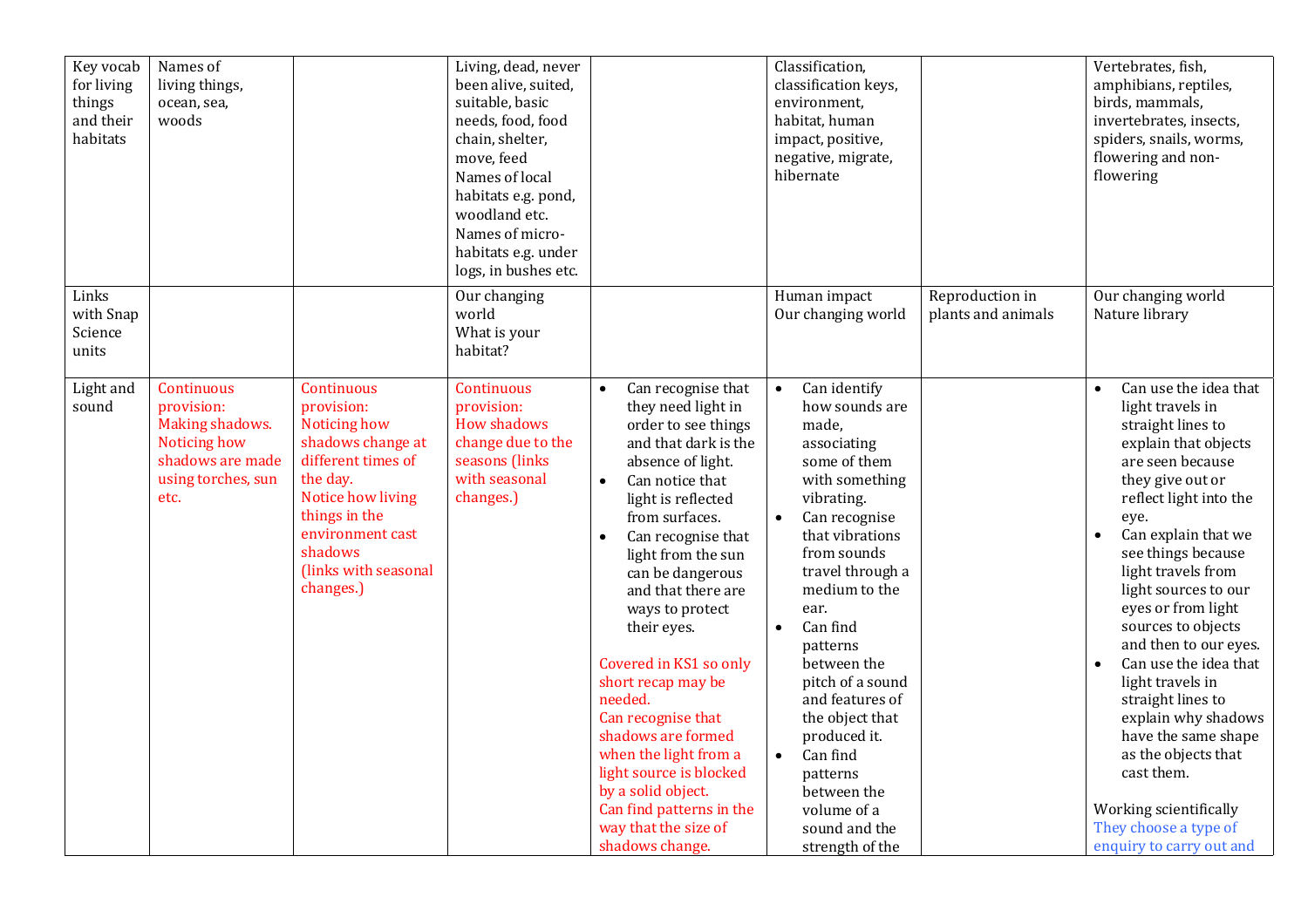|  |                          | vibrations that            | justify their choice.       |
|--|--------------------------|----------------------------|-----------------------------|
|  | Working scientifically:  | produced it.               | They decide what            |
|  | The children make        | Can recognise<br>$\bullet$ | observations or             |
|  | systematic and careful   | that sounds get            | measurements to make        |
|  | observations.            | fainter as the             | over time and for how       |
|  | They plan                | distance from              | long. They look for         |
|  | investigations that they | the sound                  | patterns and                |
|  | would like to carry out  | source                     | relationships using a       |
|  | to answer questions.     | increases.                 | suitable sample.            |
|  | They gather evidence to  |                            | During an enquiry, they     |
|  | answer the questions     | Working                    | make decisions e.g.         |
|  | posed.                   | scientifically:            | whether they need to:       |
|  | The children draw        | They use a range of        | take repeat readings (fair  |
|  | conclusions based on     | equipment for              | testing); increase the      |
|  | their evidence and       | measuring length,          | sample size (pattern        |
|  | current subject          | time, temperature          | seeking); adjust the        |
|  | knowledge.               | and capacity. They         | observation period and      |
|  |                          | use standard units         | frequency (observing        |
|  |                          | for their                  | over time); or check        |
|  |                          | measurements.              | further secondary           |
|  |                          | The children select        | sources (researching); in   |
|  |                          |                            | order to get accurate       |
|  |                          | from a range of            | data (closer to the true    |
|  |                          | practical resources        | value).                     |
|  |                          | to gather evidence         | Children present the        |
|  |                          | to answer questions.       | same data in different      |
|  |                          |                            |                             |
|  |                          | They follow their          | ways in order to help       |
|  |                          | plan to carry out:         | with answering the          |
|  |                          | observations and           | question.                   |
|  |                          | tests to classify;         | In their conclusions,       |
|  |                          | comparative and            | children: identify causal   |
|  |                          | simple fair tests;         | relationships and           |
|  |                          | observations over          | patterns in the natural     |
|  |                          | time; and pattern          | world from their            |
|  |                          | seeking.                   | evidence; identify results  |
|  |                          | Children are               | that do not fit the overall |
|  |                          | supported to               | pattern; and explain their  |
|  |                          | present the same           | findings using their        |
|  |                          | data in different          | subject knowledge.          |
|  |                          | ways in order to           |                             |
|  |                          | help with answering        |                             |
|  |                          | the question.              |                             |
|  |                          | The children               |                             |
|  |                          | identify ways in           |                             |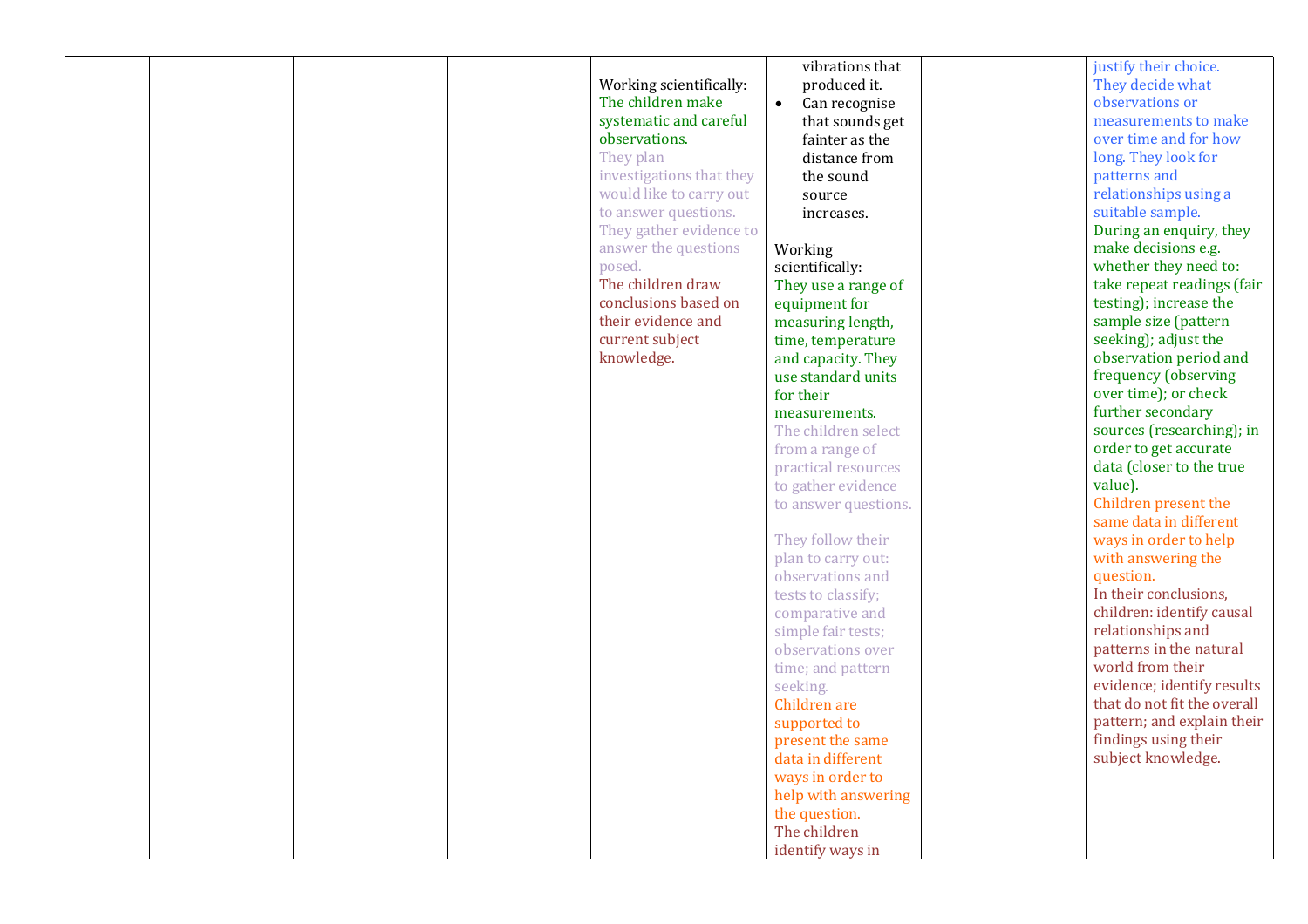|                                        |  |                                                                                                                                                                                                                                                                                      | which they adapted<br>their method as they<br>progressed or how<br>they would do it<br>differently if they<br>repeated the<br>enquiry.<br>Children use their<br>evidence to suggest<br>values for different |                                                                                                                                                                                                                                                                                                                                                                                                                                                                                                                           |
|----------------------------------------|--|--------------------------------------------------------------------------------------------------------------------------------------------------------------------------------------------------------------------------------------------------------------------------------------|-------------------------------------------------------------------------------------------------------------------------------------------------------------------------------------------------------------|---------------------------------------------------------------------------------------------------------------------------------------------------------------------------------------------------------------------------------------------------------------------------------------------------------------------------------------------------------------------------------------------------------------------------------------------------------------------------------------------------------------------------|
|                                        |  |                                                                                                                                                                                                                                                                                      | items tested using<br>the same method<br>e.g. the distance<br>travelled by a car on<br>an additional<br>surface.                                                                                            |                                                                                                                                                                                                                                                                                                                                                                                                                                                                                                                           |
| Key<br>concepts                        |  | Identify sources of<br>light.<br>Explain how we see<br>objects and when we<br>cannot see them.<br>The light from the sun<br>can damage our eyes<br>and therefore we<br>should not look directly<br>at the sun. Know how<br>we can protect our<br>eyes.<br>How shadows are<br>formed. | How sound<br>transfers from the<br>source to our ears.<br>What factors effect<br>the volume of<br>sound.                                                                                                    | Light appears to travel in<br>straight lines, and we see<br>objects when light from<br>them goes into our eyes.<br>The light may come<br>directly from light<br>sources, but for other<br>objects some light must<br>be reflected from the<br>object into our eyes for<br>the object to be seen.<br>Objects that block light<br>(are not fully<br>transparent) will cause<br>shadows. Because light<br>travels in straight lines<br>the shape of the shadow<br>will be the same as the<br>outline shape of the<br>object. |
| Key vocab<br>for light<br>and<br>sound |  | Light, light source, dark,<br>absence of light,<br>transparent,<br>translucent, opaque,<br>shiny, matt, surface,<br>shadow, reflect, mirror,                                                                                                                                         | Sound, source,<br>vibrate, vibration,<br>travel, pitch (high,<br>low), volume, faint,<br>loud, insulation                                                                                                   | As for Year 3 - Light, plus<br>straight lines, light rays                                                                                                                                                                                                                                                                                                                                                                                                                                                                 |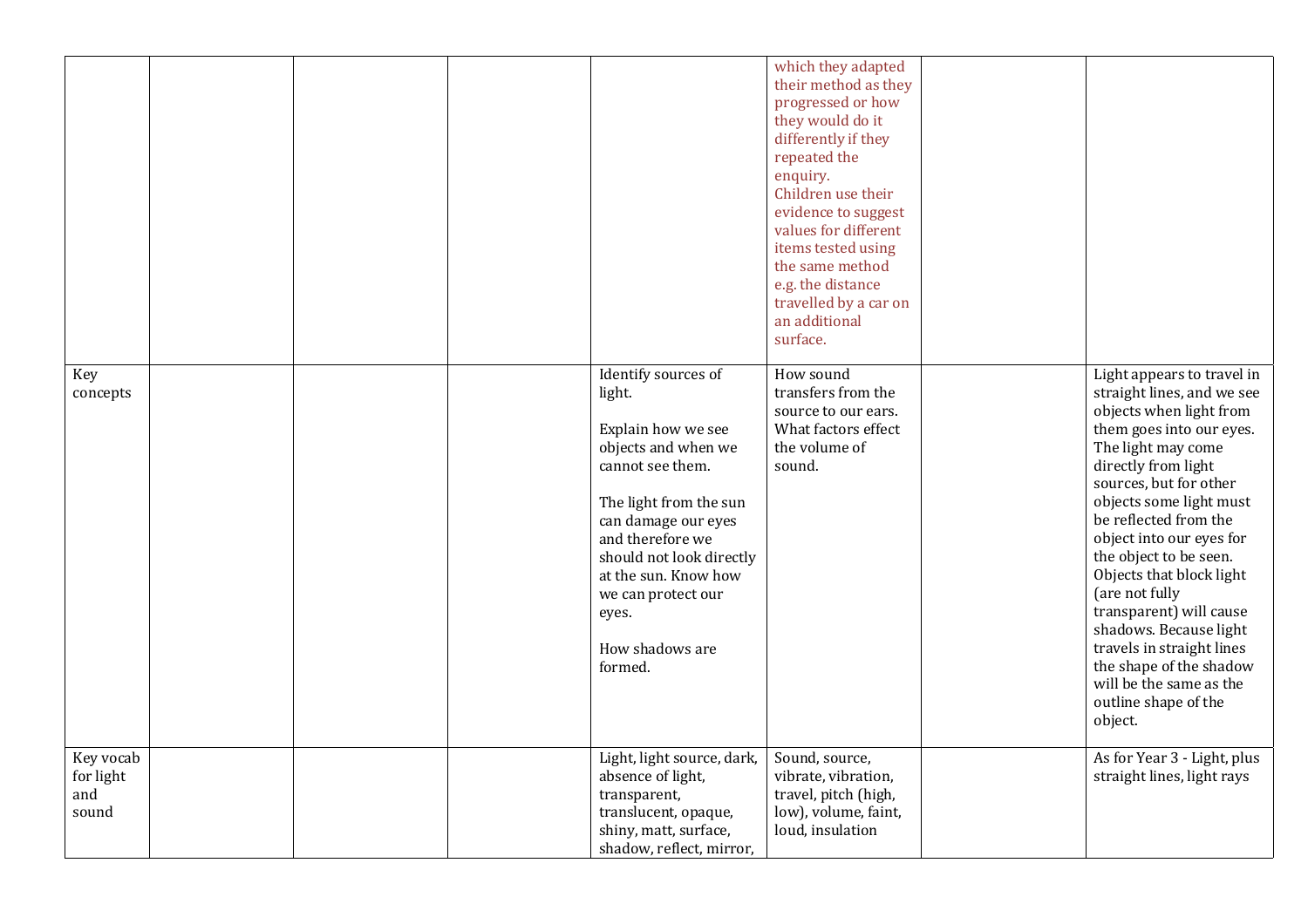|                                        |                                                                                                 |                                                                                                                             |                                                                                                                                                                                                       | sunlight, dangerous |                                                                                                                                                                                                                                                                                                                                                                                                                                                                                                                                                                                                                                                      |                                                                                                                                                                                                                                                                                                                                                                                                                                                                                                                                                                                                                                                                                                                                                                             |
|----------------------------------------|-------------------------------------------------------------------------------------------------|-----------------------------------------------------------------------------------------------------------------------------|-------------------------------------------------------------------------------------------------------------------------------------------------------------------------------------------------------|---------------------|------------------------------------------------------------------------------------------------------------------------------------------------------------------------------------------------------------------------------------------------------------------------------------------------------------------------------------------------------------------------------------------------------------------------------------------------------------------------------------------------------------------------------------------------------------------------------------------------------------------------------------------------------|-----------------------------------------------------------------------------------------------------------------------------------------------------------------------------------------------------------------------------------------------------------------------------------------------------------------------------------------------------------------------------------------------------------------------------------------------------------------------------------------------------------------------------------------------------------------------------------------------------------------------------------------------------------------------------------------------------------------------------------------------------------------------------|
|                                        |                                                                                                 |                                                                                                                             |                                                                                                                                                                                                       |                     |                                                                                                                                                                                                                                                                                                                                                                                                                                                                                                                                                                                                                                                      |                                                                                                                                                                                                                                                                                                                                                                                                                                                                                                                                                                                                                                                                                                                                                                             |
| Links<br>with Snap<br>Science<br>units |                                                                                                 |                                                                                                                             |                                                                                                                                                                                                       | Can you see me?     | Good vibrations                                                                                                                                                                                                                                                                                                                                                                                                                                                                                                                                                                                                                                      | Light up your world                                                                                                                                                                                                                                                                                                                                                                                                                                                                                                                                                                                                                                                                                                                                                         |
| Electricity                            | Continuous<br>provision:<br><b>Children</b> to<br>experiment with<br>wires, cells and<br>bulbs. | Continuous<br>provision:<br><b>Children</b> to<br>experiment with<br>wires, cells and<br>bulbs to make a<br>simple circuit. | Continuous<br>provision:<br><b>Children</b> to<br>experiment with<br>wires, cells and<br>bulbs to make a<br>simple circuit and<br>make changes to<br>their circuit e.g.<br>make the bulb<br>brighter. |                     | Can identify<br>$\bullet$<br>common<br>appliances that<br>run on<br>electricity.<br>Can construct a<br>simple series<br>electrical<br>circuit,<br>identifying and<br>naming its basic<br>parts, including<br>cells, wires,<br>bulbs, switches<br>and buzzers.<br>Can identify<br>$\bullet$<br>whether or not<br>a lamp will light<br>in a simple<br>series circuit,<br>based on<br>whether or not<br>the lamp is part<br>of a complete<br>loop with a<br>battery.<br>Can recognise<br>$\bullet$<br>that a switch<br>opens and<br>closes a circuit<br>and associate<br>this with<br>whether or not<br>a lamp lights in<br>a simple series<br>circuit. | Can associate the<br>$\bullet$<br>brightness of a lamp<br>or the volume of a<br>buzzer with the<br>number and voltage<br>of cells used in the<br>circuit.<br>Can compare and<br>$\bullet$<br>give reasons for<br>variations in how<br>components<br>function, including<br>the brightness of<br>bulbs, the loudness<br>of buzzers and the<br>on/off position of<br>switches.<br>Can use recognised<br>symbols when<br>representing a<br>simple circuit in a<br>diagram.<br>Working scientifically<br>They choose a type of<br>enquiry to carry out and<br>justify their choice.<br>Children present the<br>same data in different<br>ways in order to help<br>with answering the<br>question.<br>They talk about how new<br>discoveries change<br>scientific understanding. |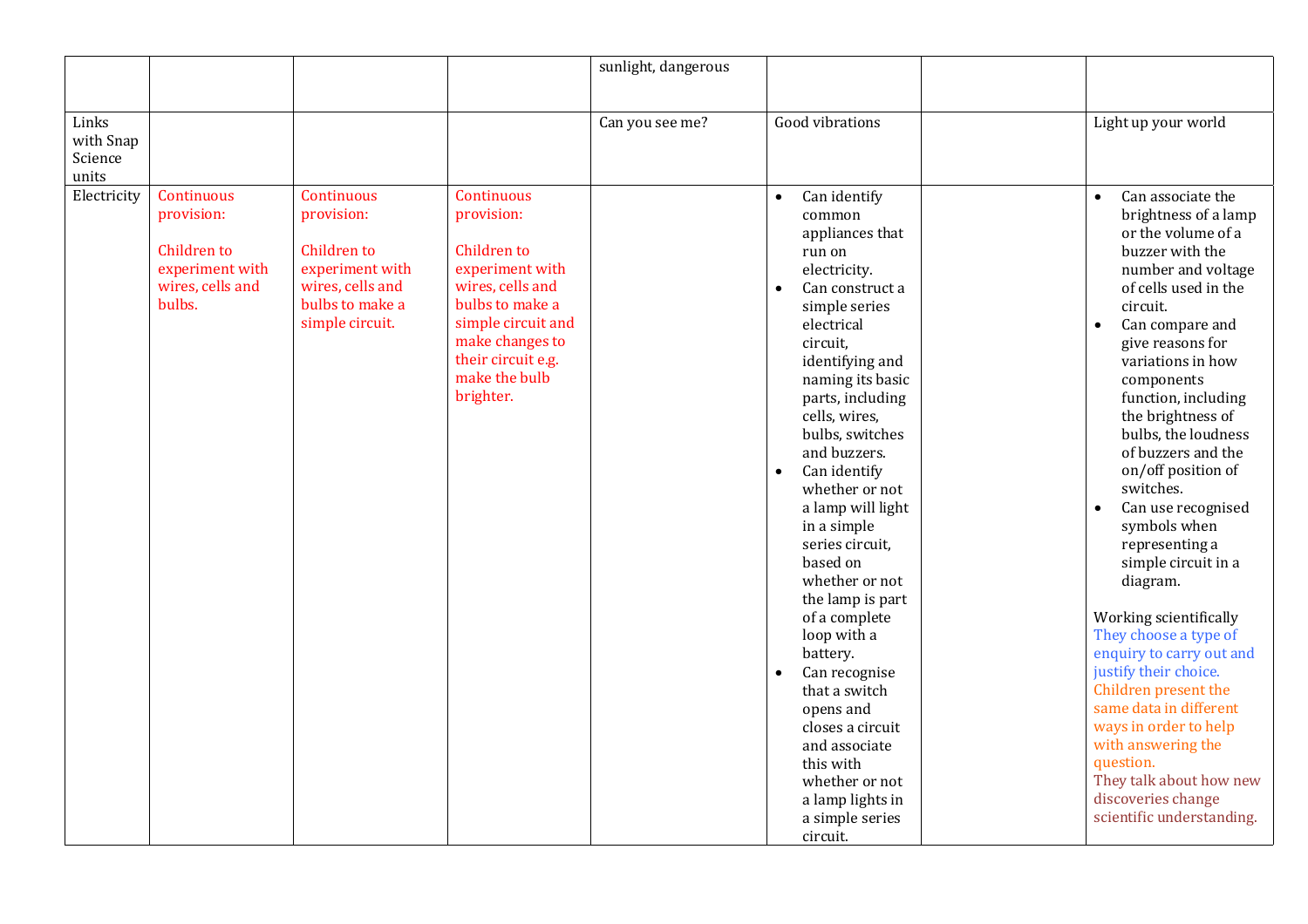|          |  |  | Can recognise<br>$\bullet$ | In their conclusions,       |
|----------|--|--|----------------------------|-----------------------------|
|          |  |  | some common                | children: identify causal   |
|          |  |  | conductors and             | relationships and           |
|          |  |  | insulators, and            | patterns in the natural     |
|          |  |  | associate metals           | world from their            |
|          |  |  | with being good            | evidence; identify results  |
|          |  |  | conductors.                | that do not fit the overall |
|          |  |  |                            | pattern; and explain their  |
|          |  |  | Working                    | findings using their        |
|          |  |  |                            | subject knowledge.          |
|          |  |  | scientifically:            |                             |
|          |  |  | The children select        |                             |
|          |  |  | from a range of            | They identify any           |
|          |  |  | practical resources        | limitations that reduce     |
|          |  |  | to gather evidence         | the trust they have in      |
|          |  |  | to answer questions.       | their data.                 |
|          |  |  | They follow their          |                             |
|          |  |  | plan to carry out:         |                             |
|          |  |  | observations and           |                             |
|          |  |  | tests to classify;         |                             |
|          |  |  | comparative and            |                             |
|          |  |  | simple fair tests;         |                             |
|          |  |  | observations over          |                             |
|          |  |  | time; and pattern          |                             |
|          |  |  | seeking.                   |                             |
|          |  |  | Following a                |                             |
|          |  |  | scientific                 |                             |
|          |  |  | experience, the            |                             |
|          |  |  | children ask further       |                             |
|          |  |  | questions which can        |                             |
|          |  |  | be answered by             |                             |
|          |  |  |                            |                             |
|          |  |  | extending the same         |                             |
|          |  |  | enquiry.                   |                             |
| Key      |  |  | How to include a           | Adding more cells to a      |
| concepts |  |  | switch into a circuit.     | complete circuit will       |
|          |  |  | Metals are good            | make a bulb brighter, a     |
|          |  |  | conductors so they         | motor spin faster or a      |
|          |  |  | can be used as wires       | buzzer make a louder        |
|          |  |  | in a circuit. Non-         | sound. If you use a         |
|          |  |  | metallic solids are        | battery with a higher       |
|          |  |  | insulators except for      | voltage, the same thing     |
|          |  |  | graphite (pencil           | happens. Adding more        |
|          |  |  | lead). Water, if not       | bulbs to a circuit will     |
|          |  |  | completely pure,           | make each bulb less         |
|          |  |  | also conducts              | bright. Using more          |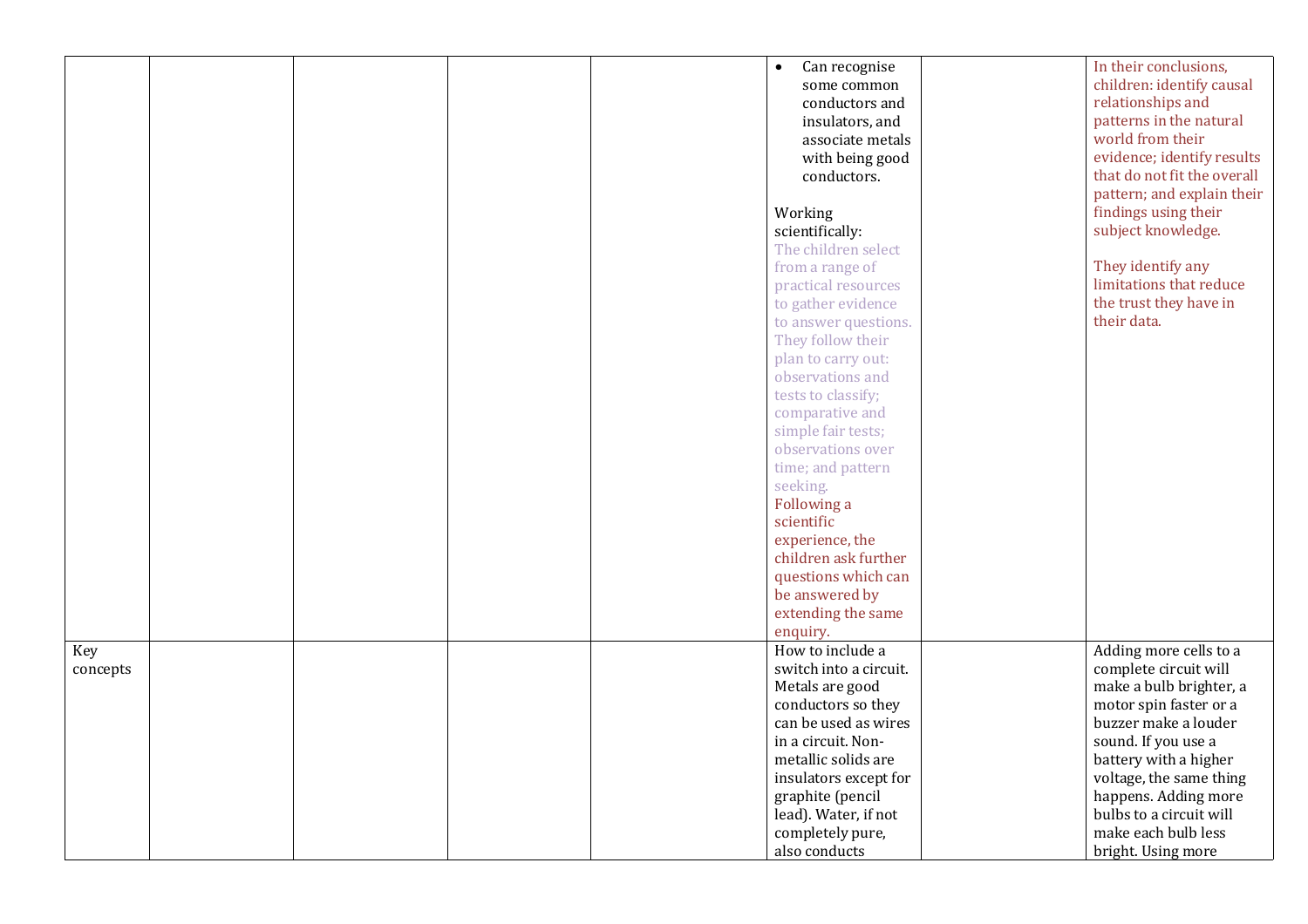|                                      |                                                                |                                                             |                                                                                                     |                                                                                                                                                                                      | electricity.                                                                                                                                                                                                                                                                                                                               |                                                                                                                                                                   | motors or buzzers, each<br>motor will spin more<br>slowly and each buzzer<br>will be quieter. Turning a<br>switch off (open) breaks<br>a circuit so the circuit is<br>not complete and<br>electricity cannot flow.<br>Any bulbs, motors or<br>buzzers will then turn off<br>as well. |
|--------------------------------------|----------------------------------------------------------------|-------------------------------------------------------------|-----------------------------------------------------------------------------------------------------|--------------------------------------------------------------------------------------------------------------------------------------------------------------------------------------|--------------------------------------------------------------------------------------------------------------------------------------------------------------------------------------------------------------------------------------------------------------------------------------------------------------------------------------------|-------------------------------------------------------------------------------------------------------------------------------------------------------------------|--------------------------------------------------------------------------------------------------------------------------------------------------------------------------------------------------------------------------------------------------------------------------------------|
| Key<br>Vocab<br>Electricity          |                                                                |                                                             |                                                                                                     |                                                                                                                                                                                      | Electricity, electrical<br>appliance/device,<br>mains, plug,<br>electrical circuit,<br>complete circuit,<br>component, cell,<br>battery, positive,<br>negative,<br>connect/connection<br>s, loose connection,<br>short circuit,<br>crocodile clip, bulb,<br>switch, buzzer,<br>motor, conductor,<br>insulator, metal,<br>non-metal, symbol |                                                                                                                                                                   | Circuit, complete circuit,<br>circuit diagram, circuit<br>symbol, cell, battery,<br>bulb, buzzer, motor,<br>switch, voltage                                                                                                                                                          |
| Links to<br>snap<br>science<br>units |                                                                |                                                             |                                                                                                     |                                                                                                                                                                                      | Switched on                                                                                                                                                                                                                                                                                                                                |                                                                                                                                                                   | Danger! Low voltage                                                                                                                                                                                                                                                                  |
| Earth, Sun<br>and Moon<br>(Forces)   | Links with<br>seasonal<br>changes/lights and<br><b>Shadows</b> | <b>Links with Seasonal</b><br>changes/Light and<br>Shadows. | Link with<br><b>Materials unit</b><br>'Shaping up'<br>and Seasonal<br>changes/Light and<br>Shadows. | Links with Seasonal<br>changes/Light<br>Can compare how<br>$\bullet$<br>things move on<br>different surfaces.<br>Can notice that<br>$\bullet$<br>some forces need<br>contact between |                                                                                                                                                                                                                                                                                                                                            | Link with Space unit<br>Can explain that<br>$\bullet$<br>unsupported<br>objects fall<br>towards the Earth<br>because of the<br>force of gravity<br>acting between |                                                                                                                                                                                                                                                                                      |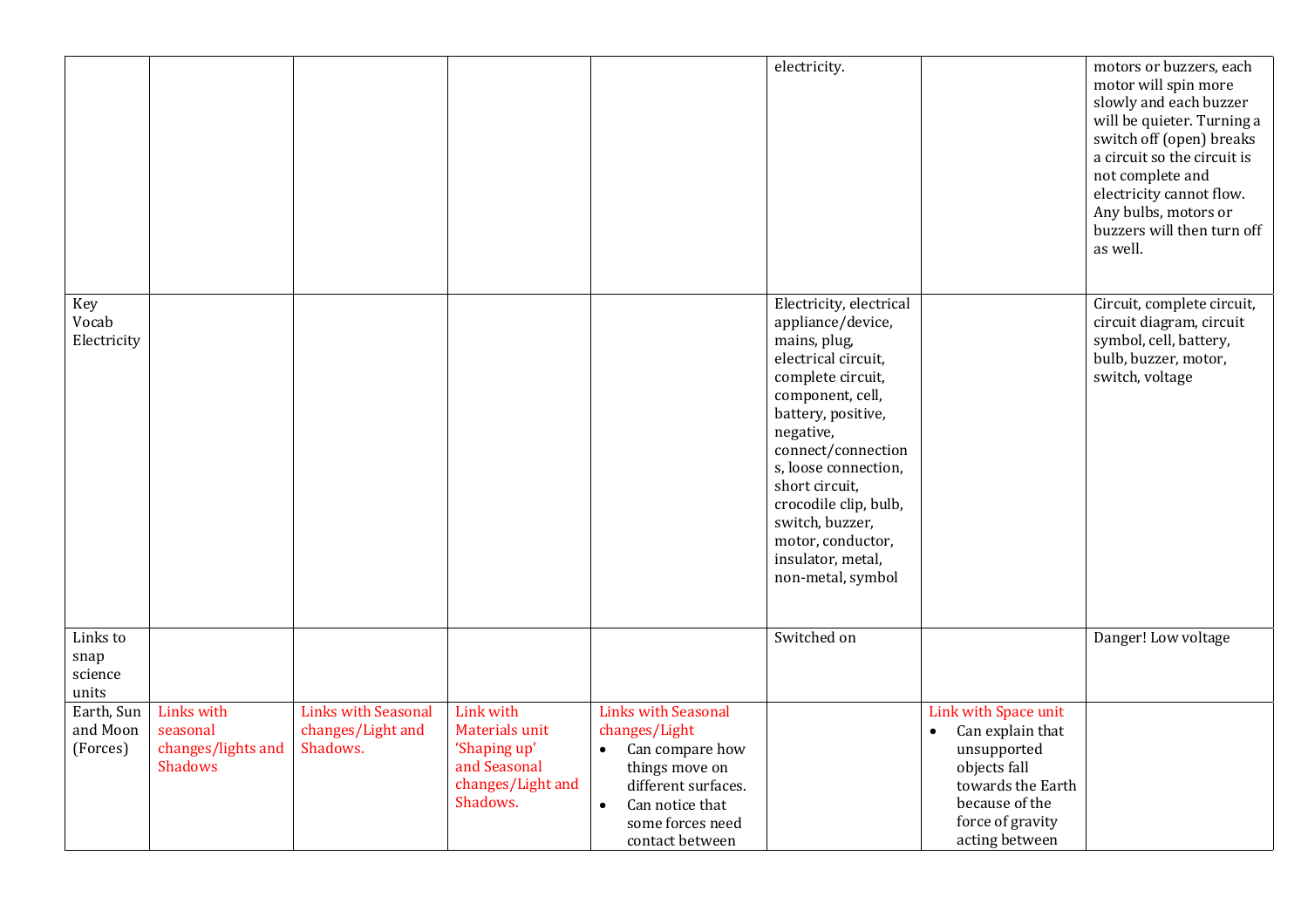| two objects, but                             | the Earth and the                 |
|----------------------------------------------|-----------------------------------|
| magnetic forces can                          | falling object.                   |
| act at a distance.                           | Can identify the<br>$\bullet$     |
| Can observe how<br>$\bullet$                 | effects of air                    |
| magnets attract or                           | resistance, water                 |
| repel each other                             | resistance and                    |
| and attract some                             | friction, which act               |
| materials and not                            | between moving                    |
| others describe                              | surfaces.                         |
| magnets as having                            | Can recognise<br>$\bullet$        |
| two poles.                                   | that some                         |
| Can predict<br>$\bullet$                     | mechanisms,                       |
| whether two                                  | including levers,                 |
| magnets will                                 | pulleys and gears,                |
| attract or repel                             | allow a smaller                   |
| each other,                                  | force to have a                   |
| depending on                                 | greater effect.                   |
| which poles are                              |                                   |
| facing.                                      | Understand the<br>$\bullet$       |
| Can compare and<br>$\bullet$                 | Earth orbits the                  |
| group together a                             | sun and that the                  |
| variety of everyday                          | sun does not                      |
| materials on the                             | move.                             |
| basis of whether                             | Can describe the                  |
| they are attracted                           | movement of the                   |
| to a magnet, and                             | Moon relative to                  |
| identify some                                | the Earth.                        |
| magnetic materials.                          | Can describe the                  |
|                                              | Sun, Earth and                    |
| Working scientifically:                      | Moon as                           |
| The children consider                        | approximately                     |
| their prior knowledge                        | spherical bodies.                 |
| when asking questions.                       | Can use the idea                  |
| They independently use                       | of the Earth's                    |
| a range of question<br>stems. Where          | rotation to                       |
|                                              | explain day and                   |
| appropriate, they<br>answer these questions. | night and the                     |
| The children make                            | apparent                          |
| systematic and careful                       | movement of the<br>sun across the |
| observations.                                |                                   |
| Children answer their                        | sky.                              |
| own and others'                              | Working scientifically            |
| questions based on                           |                                   |
|                                              |                                   |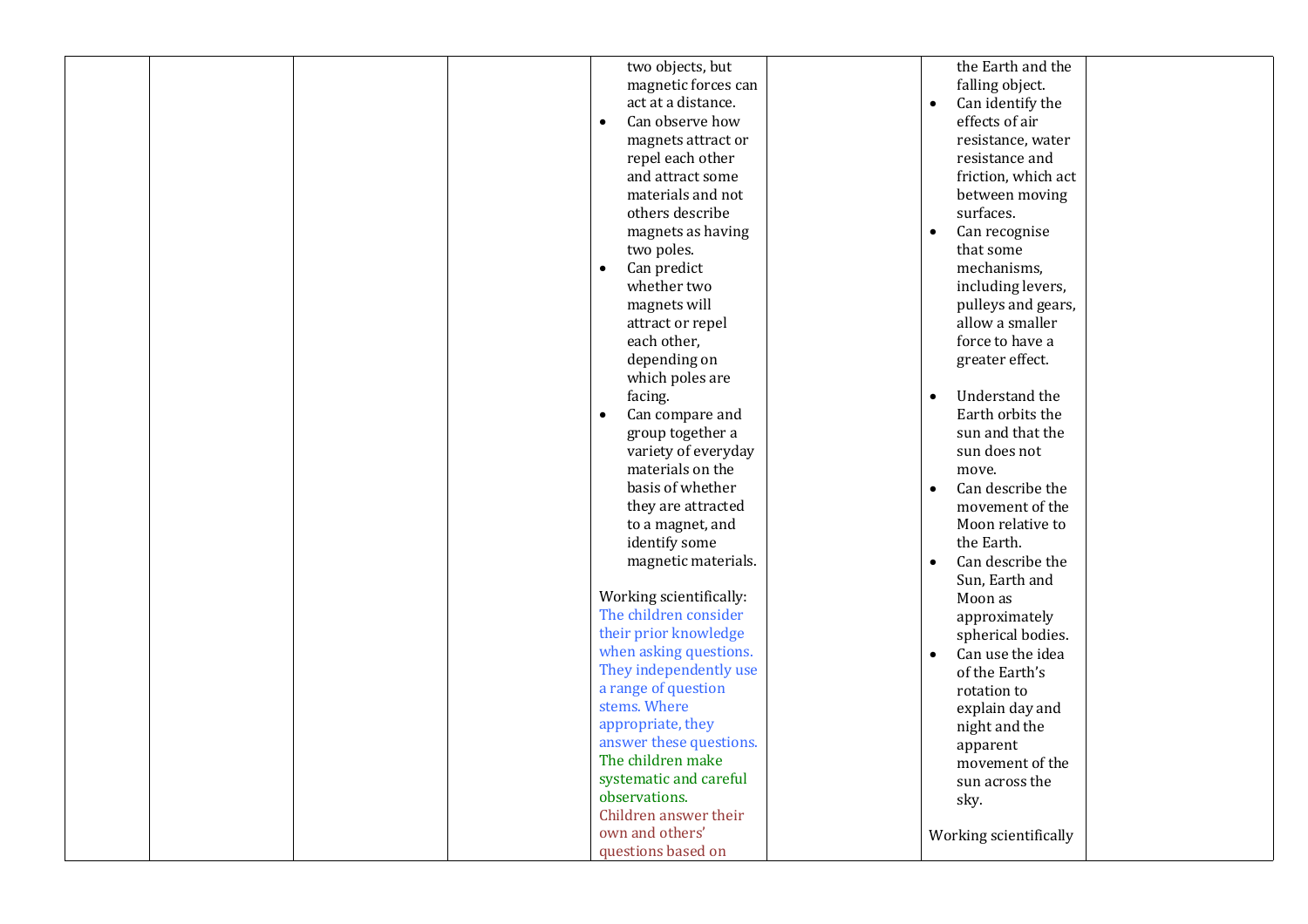|  | observations they have  | Children               |
|--|-------------------------|------------------------|
|  | made, measurements      | independently ask      |
|  | they have taken or      | scientific questions.  |
|  | information they have   | The children select    |
|  | gained from secondary   | from a range of        |
|  | sources. The answers    | practical resources to |
|  | are consistent with the | gather evidence to     |
|  | evidence.               | answer their           |
|  |                         | questions. They carry  |
|  |                         |                        |
|  |                         | out fair tests,        |
|  |                         | recognising and        |
|  |                         | controlling variables. |
|  |                         | Select measuring       |
|  |                         | equipment to give the  |
|  |                         | most precise results   |
|  |                         | e.g. ruler, tape       |
|  |                         | measure or trundle     |
|  |                         | wheel, force meter     |
|  |                         | with a suitable scale. |
|  |                         | Children use the       |
|  |                         | scientific knowledge   |
|  |                         | gained from enquiry    |
|  |                         | work to make           |
|  |                         |                        |
|  |                         | predictions they can   |
|  |                         | investigate using      |
|  |                         | comparative and fair   |
|  |                         | tests.                 |
|  |                         | They talk about how    |
|  |                         | their scientific ideas |
|  |                         | change due to new      |
|  |                         | evidence that they     |
|  |                         | have gathered.         |
|  |                         |                        |
|  |                         | They evaluate, for     |
|  |                         | example, the choice of |
|  |                         | method used, the       |
|  |                         | control of variables,  |
|  |                         | the precision and      |
|  |                         |                        |
|  |                         | accuracy of            |
|  |                         | measurements and       |
|  |                         | the credibility of     |
|  |                         | secondary sources      |
|  |                         | used.                  |